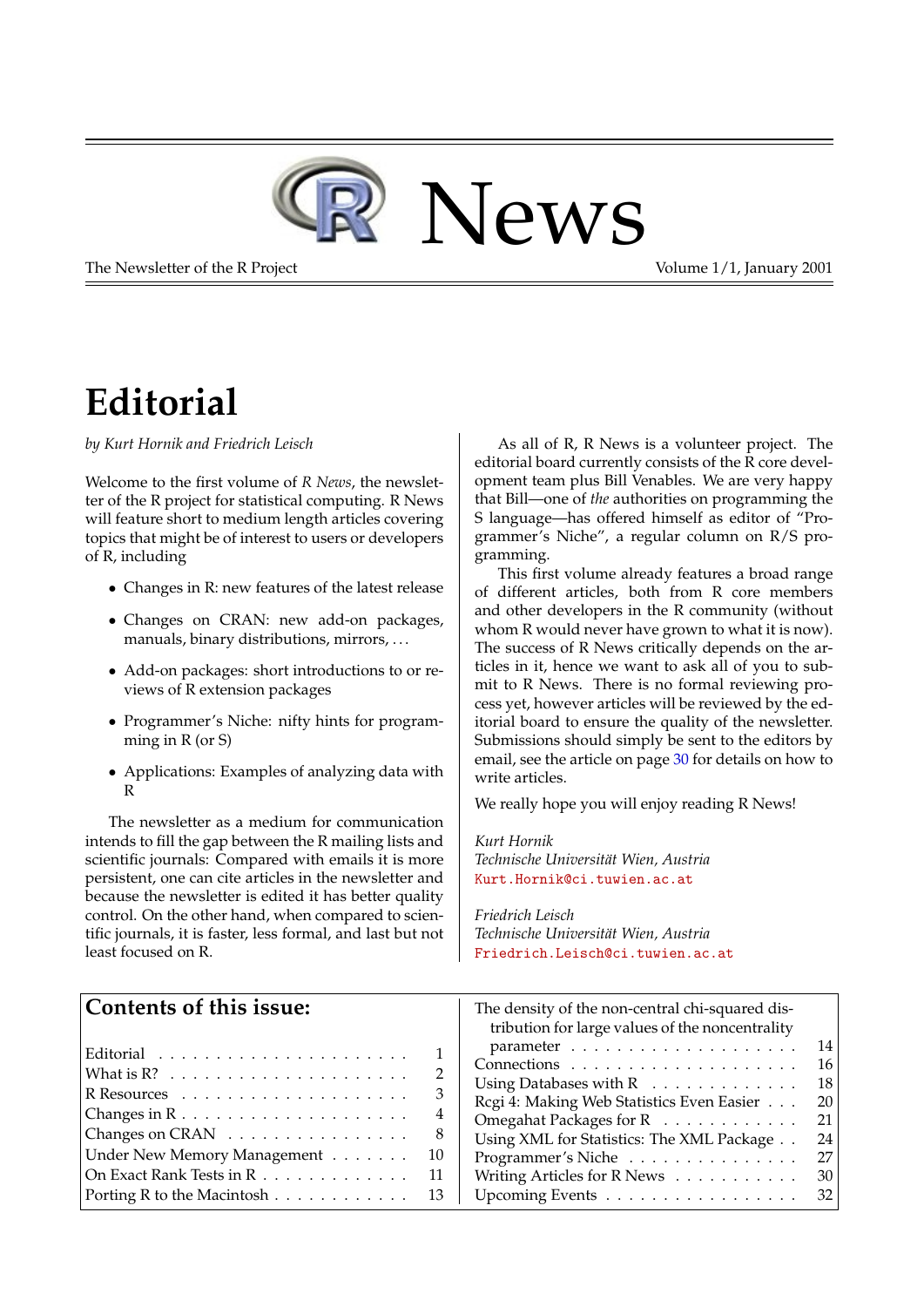## **What is R?**

**A combined version of the files README and THANKS from the R source tree.**

*by the R Core Team*

## **Introduction**

R is "GNU S" — A language and environment for statistical computing and graphics. R is similar to the award-winning S system, which was developed at Bell Laboratories by John Chambers et al. It provides a wide variety of statistical and graphical techniques. R is free software distributed under a GNUstyle copyleft.

The core of R is an interpreted computer language with a syntax superficially similar to C, but which is actually a "functional programming language" with capabilities similar to Scheme. The language allows branching and looping as well as modular programming using functions. Most of the user-visible functions in R are written in R, calling upon a smaller set of internal primitives. It is possible for the user to interface to procedures written in C, C++ or FORTRAN languages for efficiency, and also to write additional primitives.

The R distribution contains functionality for a large number of statistical procedures. Among these are: linear and generalized linear models, nonlinear regression models, time series analysis, classical parametric and nonparametric tests, clustering and smoothing. There is also a large set of functions which provide a flexible graphical environment for creating various kinds of data presentations.

A package specification allows the production of loadable modules for specific purposes, and several contributed packages are made available through the CRAN sites (see the article on *"R Resources"* in this issue).

## **History**

R was initially written by Robert Gentleman and Ross Ihaka of the Statistics Department of the University of Auckland. In addition, a large group of individuals has contributed to R by sending code and bug reports.

Since mid-1997 there has been a core group who can modify the R source code CVS archive. The group currently consists of

> Douglas Bates, John Chambers, Peter Dalgaard, Robert Gentleman, Kurt Hornik, Ross Ihaka, Friedrich Leisch, Thomas Lumley, Martin Maechler, Guido Masarotto, Paul Murrell, Brian Ripley, Duncan Temple Lang and Luke Tierney.

### **Present status**

The present version implements most of the functionality in the 1988 book "*The New S Language*" (the "Blue Book") and many of the applications. In addition, we have implemented a large part of the functionality from the 1992 book "*Statistical Models in S*" (the "White Book").

All the R functions have been documented in the form of help pages in an "output independent" form which can be used to create versions for HTML, LATEX, text etc. An 800+ page Reference Index (a collection of all the help pages) can be obtained in a variety of formats. The document "*An Introduction to R*" provides a more user-friendly starting point, and there is an "*R Language Definition*" manual and more specialized manuals on data import/export and extending R. See the file 'INSTALL' in the R sources for instructions on how to generate these documents.

## **Goals**

Our aim at the start of this project was to demonstrate that it was possible to produce an S-like environment which did not suffer from the memorydemands and performance problems which S has. Somewhat later, we started to turn R into a "real" system, but unfortunately we lost a large part of the efficiency advantage in the process, so have recently revised the memory management mechanism and are looking for other candidates for optimization.

Longer-term goals include to explore new ideas: e.g., virtual objects and component-based programming, and expanding the scope of existing ones like formula-based interfaces. Further, we wish to get a handle on a general approach to graphical user interfaces (preferably with cross-platform portability), and to develop better 3-D and dynamic graphics.

## **Thanks**

R would not be what it is today without the invaluable help of these people, who contributed by donating code, bug fixes and documentation:

> Valerio Aimale, Thomas Baier, Ben Bolker, Göran Broström, Saikat DebRoy, Lyndon Drake, Paul Gilbert, Robert King, Kjetil Kjernsmo, Philippe Lambert, Jim Lindsey, Patrick Lindsey, Catherine Loader, Gordon Maclean, John Maindonald, Duncan Murdoch, Jens Oehlschlägel-Akiyoshi, Steve Oncley, Richard O'Keefe,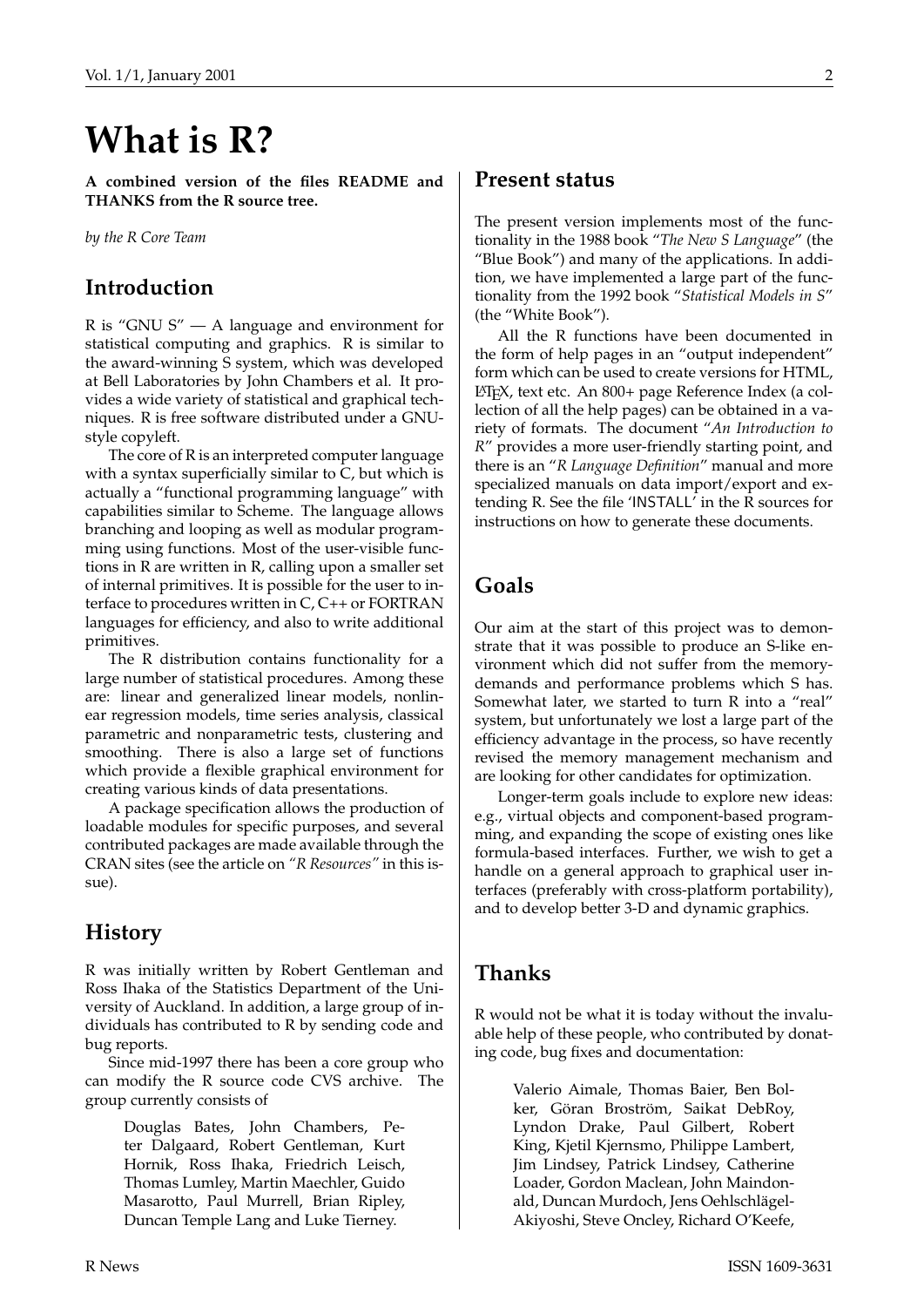Hubert Palme, Jose C. Pinheiro, Martyn Plummer, Jonathan Rougier, Heiner Schwarte, Bill Simpson, Adrian Trapletti, Terry Therneau, Bill Venables, Gregory R. Warnes and Andreas Weingessel.

We have probably omitted some important names here because of incomplete record keeping.

## **R Resources**

*by the R Core Team*

#### **Frequently Asked Questions**

A collection of Frequently Asked Questions (FAQs) and their answers is maintained by Kurt Hornik and can be found at the URL [http://www.ci.tuwien.](http://www.ci.tuwien.ac.at/~hornik/R/R-FAQ.html) [ac.at/~hornik/R/R-FAQ.html](http://www.ci.tuwien.ac.at/~hornik/R/R-FAQ.html).

A text version is in file 'FAQ' in the top directory of the R sources, and an HTML version is available via the on-line help (on the index page given by help.start()).

#### **Archives**

The Comprehensive R Archive Network (CRAN) is a collection of sites which carry identical material, consisting of the R distribution(s), the contributed extensions, documentation for R, and binaries.

The CRAN master site (in Vienna, Austria) can be found at the URLs

```
http://cran.r-project.org/
ftp://cran.r-project.org/pub/R/
```
and is mirrored daily at many sites: see the list at <http://cran.r-project.org/mirrors.html>.

#### **Mailing Lists**

Thanks to Martin Maechler there are number of mailing lists which are used by R users and developers. They are

```
r-announce@lists.r-project.org:
```
announcements of new R releases or applications.

If we have overlooked you, please let us know and we'll update the list. Many more, too numerous to mention here, have contributed by sending bug reports and suggesting various improvements.

A special debt is owed to John Chambers who has graciously contributed advice and encouragement in the early days of R and later became a member of the core team.

```
r-help@lists.r-project.org:
```
general inquiries and discussion about R.

#### [r-devel@lists.r-project.org](mailto:r-devel@lists.r-project.org)**:**

discussions about the future of R and pretesting of new versions.

To subscribe (or unsubscribe) to these mailing list send 'subscribe' (or 'unsubscribe') in the *body* of the message (not in the subject!) to

```
r-announce-request@lists.r-project.org
r-help-request@lists.r-project.org
r-devel-request@lists.r-project.org
```
Browsable archives of the mailing lists can be found at <http://www.r-project.org/>. Text files (in Unix mail folder format) of the archives are made available monthly; see the 'doc/mail/mail.html' file on any CRAN node.

#### **Bug-tracking System**

R has a bug-tracking system (or perhaps a bug-filing system is a more precise description) available on the net at

#### <http://bugs.r-project.org/>

and via e-mail to [r-bugs@r-project.org](mailto:r-bugs@r-project.org). The R function bug.report() can be used to invoke an editor from within an R session and send the report to the right address. It also fills in some basic information, such as your R version and operating system, which has proved helpful in the debugging process.

The source distribution has a file 'BUGS' at the top level giving a summary of the entries at the time the R distribution was prepared.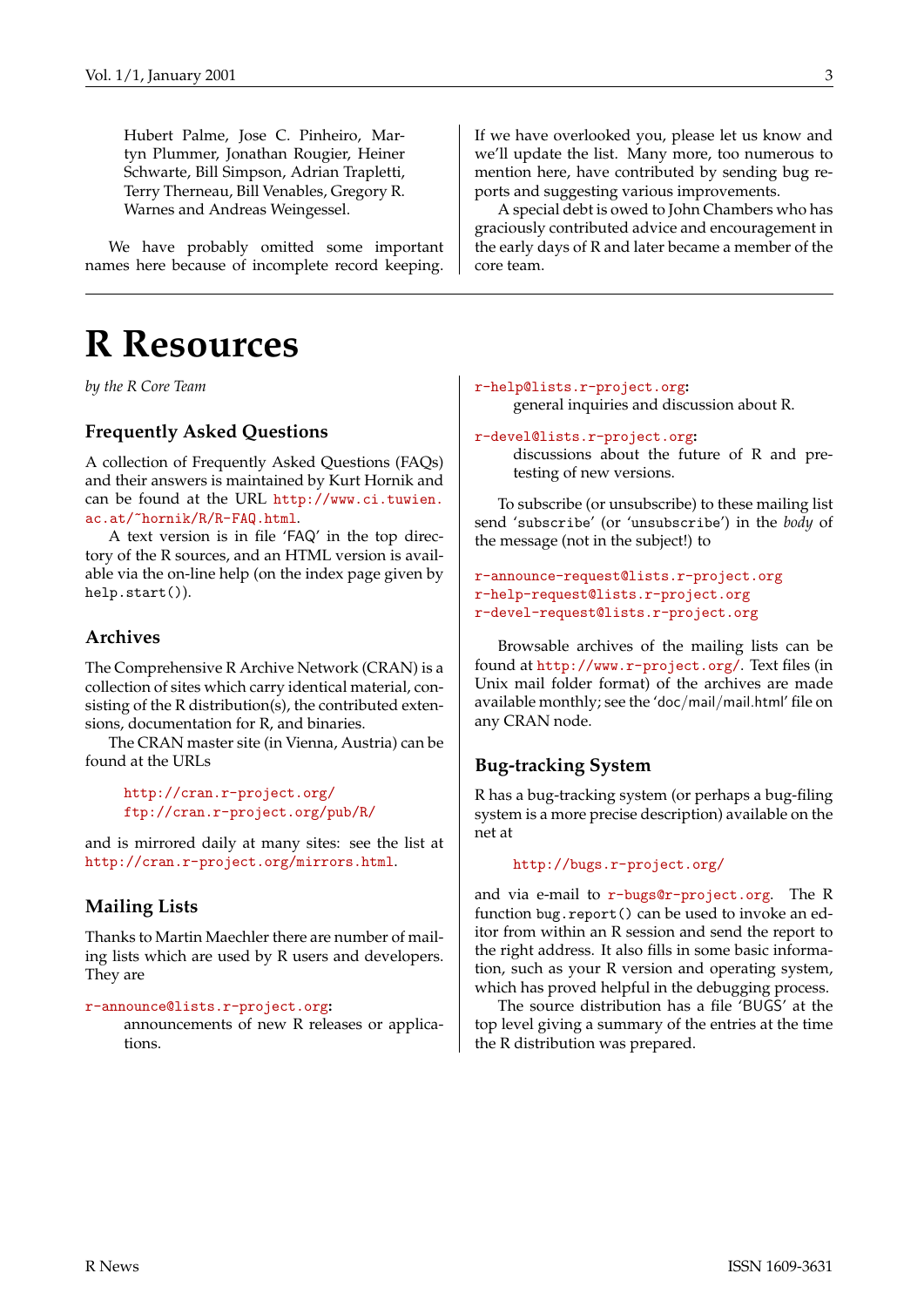# **Changes in R**

*by the R Core Team*

## **New features in version 1.2.1**

- Package **mva** has new functions factanal(), varimax(), promax(), and examples.
- New functions readBin() and writeBin() to transfer binary data to and from connections.
- merge() is partially moved to C to reduce its memory usage.
- library(help = PKG) now displays the contents of the package's 'DESCRIPTION' file in addition to its 'INDEX'.
- Sd2Rd can handle S4-style documentation too: see *"Writing R Extensions"*.
- prompt() now also works with a character argument (useful for producing many '\*.Rd' files in a loop).
- The Unix front-end shell script now ignores a value for R\_HOME found in the environment.
- Connections functions such as file() now accept a description of length  $> 1$ , with a warning.
- All text-mode connections now accept input with LF, CR or CRLF line endings. This means that readLines() can be used on DOS files and source() on Mac files, for example.

Also, CRLF-terminated files can be used as stdin on Unix, and files with last lines without an EOL mark can be used as stdin and source()-ed on Unix and Windows.

- 'DESCRIPTION' file has a new recommended 'Maintainer:' field.
- stars() now uses a larger 'cex' for the labels, and 'cex' and 'lwd' are now arguments. Further, the argument names (xlim, ylim, axes) are now consistent with other plot functions. The key symbol is not clipped anymore into the plot region by default.
- Date-time quantities are now printed with the timezone, if known.
- R CMD build now ignores all files specified (via Perl regexps) in file '.Rbuildignore' in the toplevel source directory of a package.
- Horizontal boxplots are possible with 'horizon $tal = TRUE'.$
- all.equal() on lists now compares them as generic vectors, that is they are equal if have identical names attributes and all components are equal.
- Invalid lines in '.Renviron' now give warnings when R is started.
- Argument 'na.last' implemented for rank().

## **New features in version 1.2.0**

- There is a new memory management system using a generational garbage collector. This improves performance, sometimes marginally but sometimes by double or more. The workspace is no longer statically sized and both the vector heap and the number of nodes can grow as needed. (They can shrink again, but never below the initially allocated sizes.) See ?Memory for a longer description, including the new command-line options to manage the settings.
- values of '--min-nsize' up to 50M (2Gb on 64 bit Solaris) are allowed.
- A (preliminary) version of S4-like connections has been added, and most functions which take a 'file' argument can now work with a connection as well as a file name. For more details, see the chapter on Connections in the *"R Data Import/Export"* manual.
- New command-line option '--no-restorehistory' implied by '--vanilla'.
- Command-line option '--no-restore' is now '--no-restore-data' and '--no-restore' implies '--no-restore-\*' (currently 'data' and 'history').
- The more recent GNU regex from grep-2.4.2 is used. This uses locale-based ordering for ranges on platforms with strcoll.
- The print routines now escape '"' (as '\"') in a character string only when it is printed as a quoted string. This makes print(, quote=FALSE) and cat() consistent.
- The standard methods for add1() and drop1() now attempt to cope with missing values by using a subset of the data that is "cleaned" by na.action for the maximal model under consideration.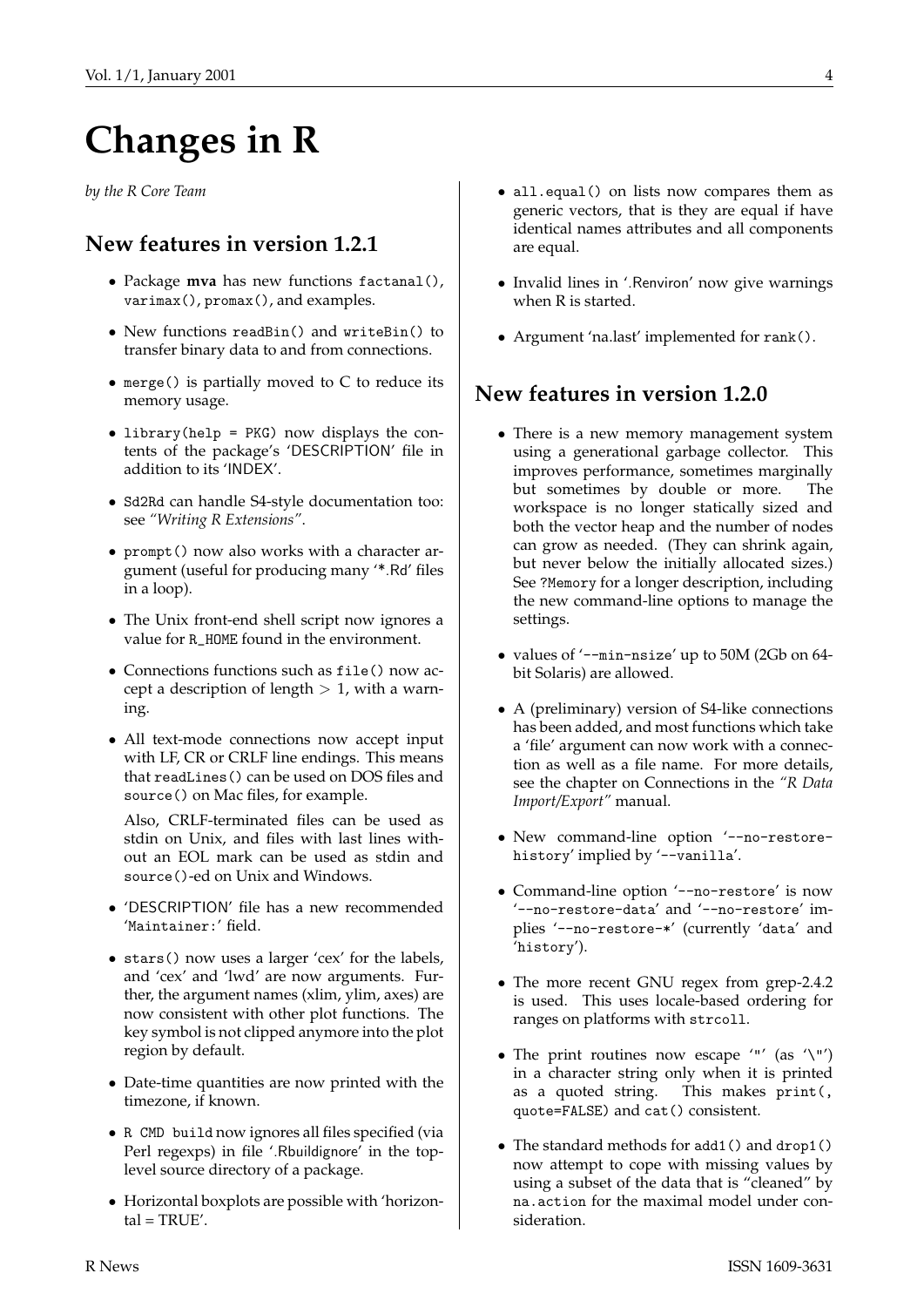- anova() for 3 or more lm objects now behaves compatibly with S and anova.glmlist(). The old behaviour is still available by calling anovalist.lm() directly.
- anova() for multiple lm and glm objects no longer truncates the formula printed. There is much more extensive documentation for anova() methods.
- New method as.data.frame.table() for converting the array-based representation of a contingency table to a data frame containing the classifying factors and the corresponding counts.
- New function assocplot() for producing Cohen-Friendly association plots.
- autoload() accepts 'lib.loc' and other arguments to library().
- bxp() has new argument 'frame.plot', as plot.default().
- contour() now has 'axes' and 'frame.plot' args.
- contrasts(, FALSE) now always returns an identity matrix, to make model.matrix compatible with S. This affects models such as lm(y ~ o - 1) where o is an ordered factor.
- 'where' command added to debug().
- demo(dynload) (which used the superseded call\_R interface) has been removed.
- Class "dendrogram" in package **mva** providing general support for tree-like structures (plotting, cutting,  $\dots$ ).
- dev.copy2eps() and dev2bitmap() preserve the aspect ratio of the copied device if just one of 'width' and 'height' is specified.
- dump() has new argument 'append', argument 'fileout' has been renamed to 'file' (for consistency with all other functions).
- edit.default() now checks for an unset 'editor' argument, and terminates with an error if the editor cannot be run.
- The 'mode' argument of exists() and get() is interpreted as  $mode(x)$  rather than typeof(x), following S.
- New functions file.access() and file.info() for information on files on the user's file systems.
- New convenience function file.copy().
- file.show() allows 'pager' argument to be an R function, and consequently, the 'pager' option can be an R function.
- Formatting (and printing) of data.frames with complex objects is improved. toString() was added as a new function.
- format() has a new argument 'justify' controlling the justification of character strings (and factors).
- Formula objects now have an environment and code manipulating them needs to take care to preserve it or set an appropriate environment.
- New function fourfoldplot() for producing fourfold displays of 2 by 2 by *k* contingency tables.
- gc() now reports the space allocated, not the space free, since the total space is now variable.
- New primitive gc.time() to report on time spent in garbage collection.
- hclust() takes new argument 'members' allowing dissimilarity matrices both for singletons (as until now) and clusters.
- help() has an additional 'pager' argument which may be passed to file.show() (useful for ESS fans).
- There is now an R 'Hershey' list object for Hershey vector font computations and documentation.
- hist() now returns an object of class "histogram" and calls the new function plot.histogram() for plotting. It now also allows character labels.
- if (\*) now gives a more intelligible error message when '\*' cannot be coerced to logical.
- inherits() is now an internal function and compatible with S.
- New function lag.plot() in package **ts**.
- legend() has a new argument 'pt.bg'.
- The commands history can be loaded with loadhistory(), saved with savehistory() and displayed with history(), under Windows and under Unix using the readline or GNOME interfaces.
- mad() has new (logical) arguments 'low' and 'high' (the first giving S compatibility).
- New function manova() and summary method.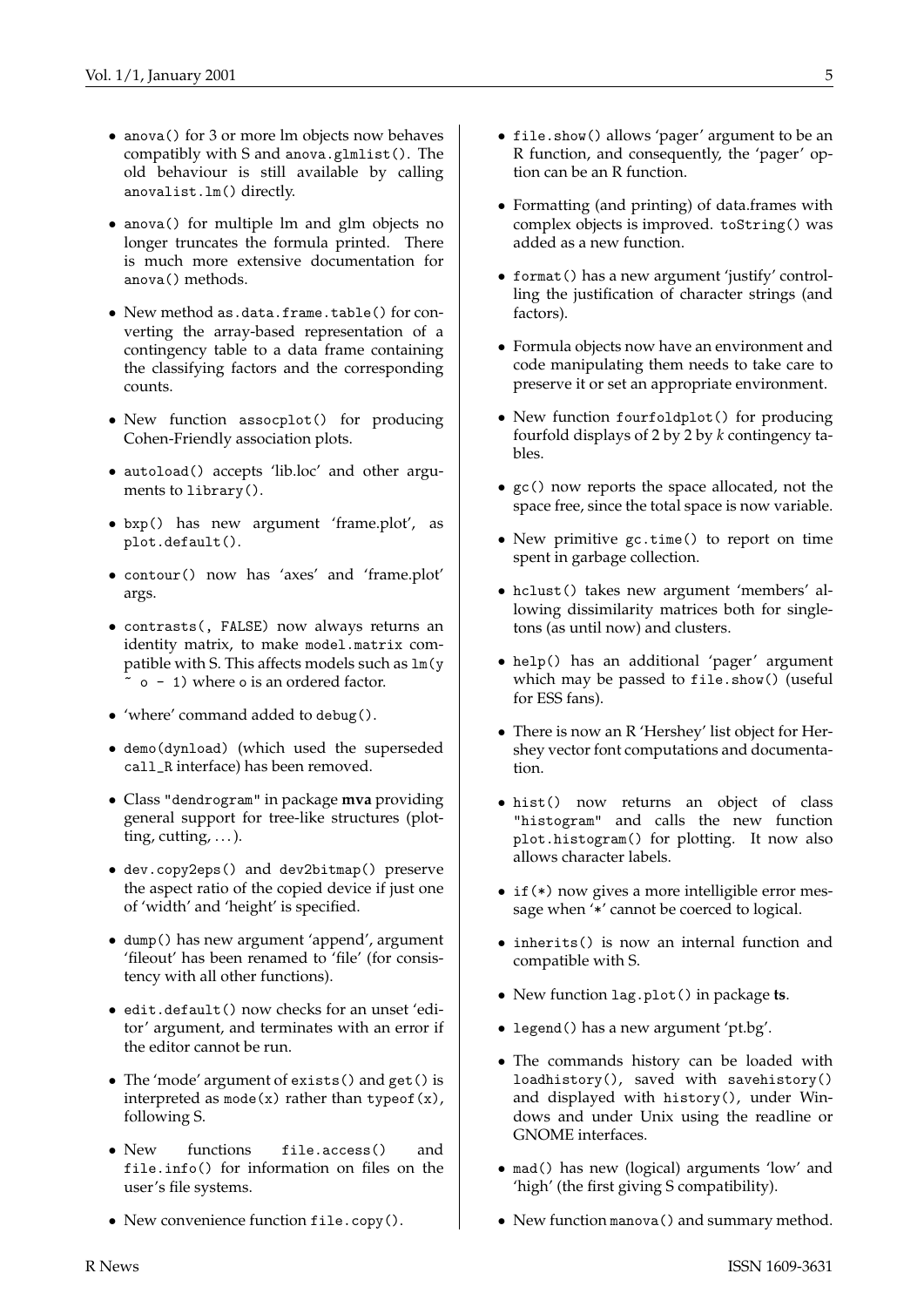- Function mantelhaen.test() in package **ctest** now can deal with general  $I \times J \times K$  tables. In addition, in the  $2 \times 2 \times K$  case, it can also perform an exact conditional test of independence, and gives confidence intervals for the common odds ratio.
- model.frame() now uses the environment of its formula argument, rather than the parent environment, to evaluate variables not found in the data argument. See help(formula).
- mosaicplot() can now also create extended mosaic plots, which visualize the residuals from a log-linear model using color and outline.
- New utility function n2mfrow().
- nlm(check.analyticals = TRUE) now warns if the supplied gradient and/or hessian are of the wrong length.
- New function object.size() to give approximate memory allocation.
- optim() now checks the length of an analytical gradient at each evaluation.
- The L-BFGS-B method of optim() now support tracing, at several levels of detail.
- options(check.bounds = TRUE) makes each vector extension by sub-assignment produce a warning.
- options(width) now admits to a limit (previously 200, now 10000) and gives a more informative message if out of range (as it does now for digits and expressions).
- Function path.expand() to do tilde-expansion on file paths. This provides an interface to R\_ExpandFileName, which is now a documented entry point.
- .Platform has new component endian, useful for binary file manipulations.
- plot.function() and curve() now take xlim as default for (from,to) if the former is specified.
- plot.hclust() allows arguments 'main', 'sub', etc., and has non-empty defaults for these.
- plot.ts $(x,y)$  now allows to suppress labels and lines; it is better documented.
- The postscript() driver now allows a userspecified family so, for example, one can use the same fonts in diagrams as in running text.
- The postscript() driver allows its prolog to be changed (by an expert) via object .ps.prolog.
- prop.table() and margin.table() now work with an empty 'margin'.
- Formerly deprecated function provide() is now defunct.
- New functions read.delim()/read.delim2() to make it easier to read delimited files as Windows programs tend to create (usually TAB separated).
- New readLines() function to read a file lineby-line.
- New functions reshapeLong() and reshapeWide() emulating Stata's reshape command. These are still labeled experimental and might be improved (or removed) in later versions.
- row.names() and row.names<-() are now generic functions which call rownames() as their default method and have methods for class "data.frame".
- New function Rprof() for profiling R expressions under Unix. Configure with '--enable-R-profiling' (on by default) to make this operational.
- save(, oldstyle=TRUE) has been withdrawn.
- scan() and read.table() have a new argument 'fill' which can be set TRUE to allow reading files with unequal number of fields per line. (Programs like Excel have a habit of creating such files when exporting.)
- scan() and read.table() have a new argument 'blank.lines.skip' to allow blank lines to be read.
- scan() now reads empty character fields as "" not "NA" unless "" is included in na.strings.
- smooth() in package **eda** has a better default (3RS3R instead of 3RSR) and more arguments, e.g., 'twiceit' for some S compatibility and 'kind = "3R"' for running medians of 3.
- strsplit() has a new argument 'extended' controlling whether to use extended (the default) or basic regular expressions for splitting.
- Sys.getenv() becomes the preferred name for getenv(), which is now deprecated.
- New functions Sys.getlocale() and Sys.setlocale() to query and set aspects of the locale of the R process, and Sys.localeconv() to find the default decimal point, etc.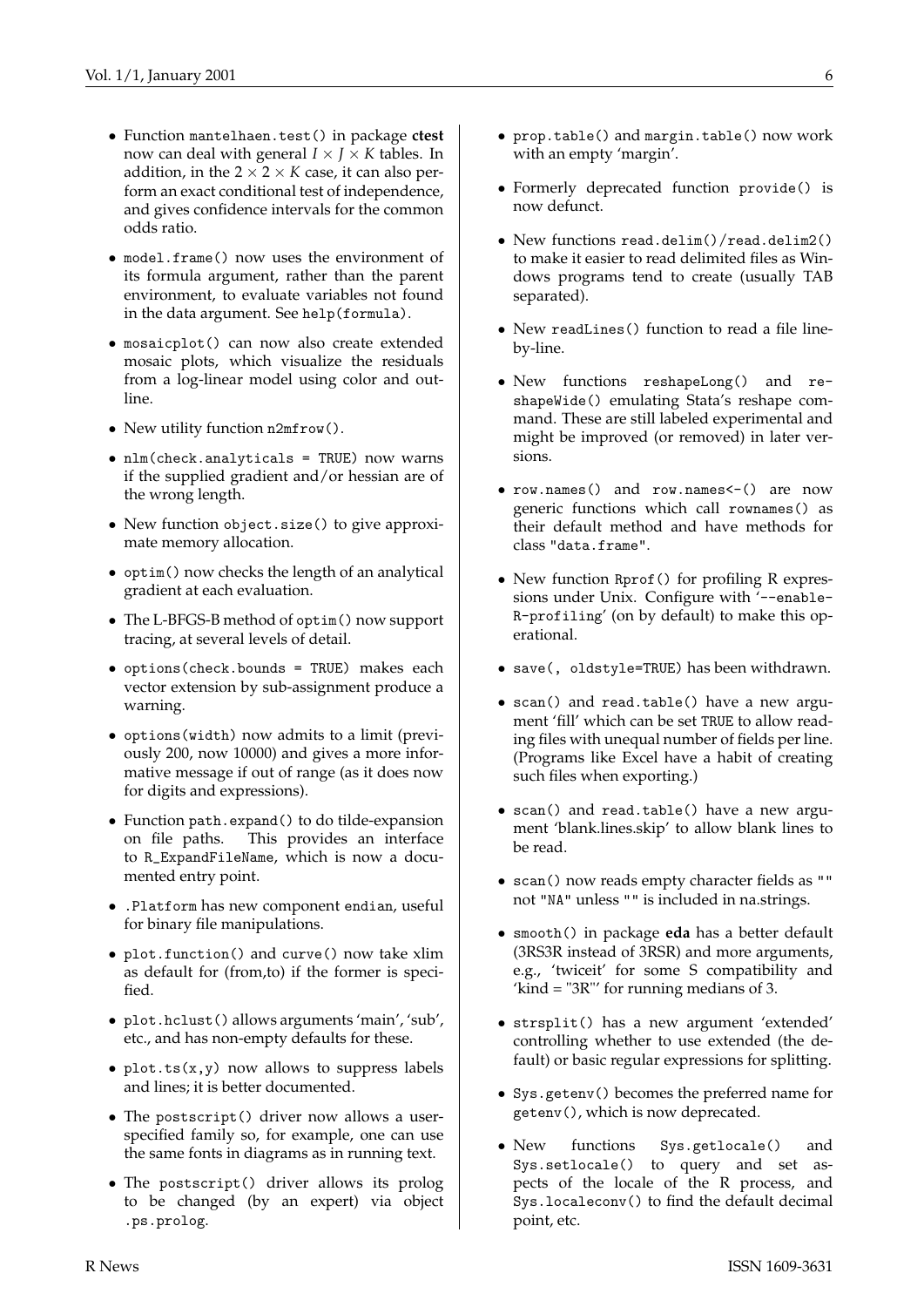- New function Sys.info() for platform, host and user information.
- New function Sys.putenv() to set environment variables.
- New function Sys.sleep() to suspend execution for a while.
- Date-time support functions with classes "POSIXct" and "POSIXlt" to represent dates and times (resolution 1 second) in the POSIX formats. Functions include Sys.time(), as.POSIXct(), strftime(), strptime(), and methods for format, plot, c, .... There are conversion functions for objects from packages **date** and **chron**; unlike those packages these support functions know about time zones (if the OS does).
- **tcltk** package now has tkpager() which is designed to be used by file.show() and shows help pages etc. in separate text widgets.
- **tcltk** is now more careful about removing the objects representing widgets in the R workspace when the windows are destroyed (e.g., using window manager controls)
- **tcltk** package has had several canvas functions implemented.
- **tcltk** now wraps callbacks to R in a try() construct—the nonlocal return from R's error handling could bring the Tk system into a strange state.
- New demos for **tcltk**: tkfaq, tkfilefind, tkcanvas.
- termplot() now has an 'ask' argument.
- terms() creates objects which now inherit from class "formula", so for example as.formula(terms.object) needs to be replaced by formula(terms.object).
- traceback() is now printed un-quoted and labelled by the frame number.
- New argument 'recursive' to unlink(). The default behaviour on Unix is now that of  $rm -f$ , not rm -rf. unlink() is now compatible across platforms.
- New functions write.ftable() and read.ftable() for writing out and reading in flat contingency tables.
- write.table() now quotes factor columns if 'quote=TRUE', and has a new argument 'qmethod' to control the escaping of embedded quotes in character or factor columns.
- New function xtabs() providing a formula interface to cross tabulation.
- The *"R Data Import/Export"* ('R-data.texi') manual has been added.
- The set of valid R names is now described (at last) in R-intro.
- The *"R Language Definition"* ('R-lang.texi') manual is now included and built in the same way as the other manuals.
- The R manuals (R-intro, R-exts, . . . ) are converted to HTML format (if the necessary Texinfo tools are available) and linked into the top HTML help page.
- The header file 'R.h' and those included from it are now usable with C++ code.
- New header file 'R ext/Boolean.h': Rboolean type with TRUE and FALSE enum constants.
- New header file 'Rgraphics.h' to allow addons to use graphics structures.
- Recommended include file 'Rmath.h' replaces 'R ext/Mathlib.h'.
- Bessel, beta and gamma functions are now documented as part of the API. Undocumented entry points are no longer in the header files, and some are no longer visible.
- Calloc and Realloc failures now give size information.
- 'DESCRIPTION' file in installed packages has a new 'Built:' field giving build information (R version, platform, date).
- Much improved support for C++ code in addon packages under Unix. New configure/build variables SHLIB\_CXXLD and SHLIB\_CXXLDFLAGS for specifying the command and flags needed for building shared libraries containing objects from a C++ compiler. Configure tries to get these right in typical cases (GNU tools and/or common platforms). C++ source suffixes '.cpp' and '.C' are now recognized in addition to '.cc'.
- Configure/build variables MAINLD and MAINLDFLAGS are renamed to MAIN\_LD and MAIN\_LDFLAGS for consistency with other MAIN\_\* variables, similarly for SHLIBLD and SHLIBLDFLAGS.
- Configure/build variable FLIBS now only contains the FORTRAN 77 intrinsic and run-time libraries needed for linking a FORTRAN 77 program or shared library (as determined by configure). BLAS library detection was extended, with results saved to the Make variable BLAS\_LIBS which is also available to addon packages.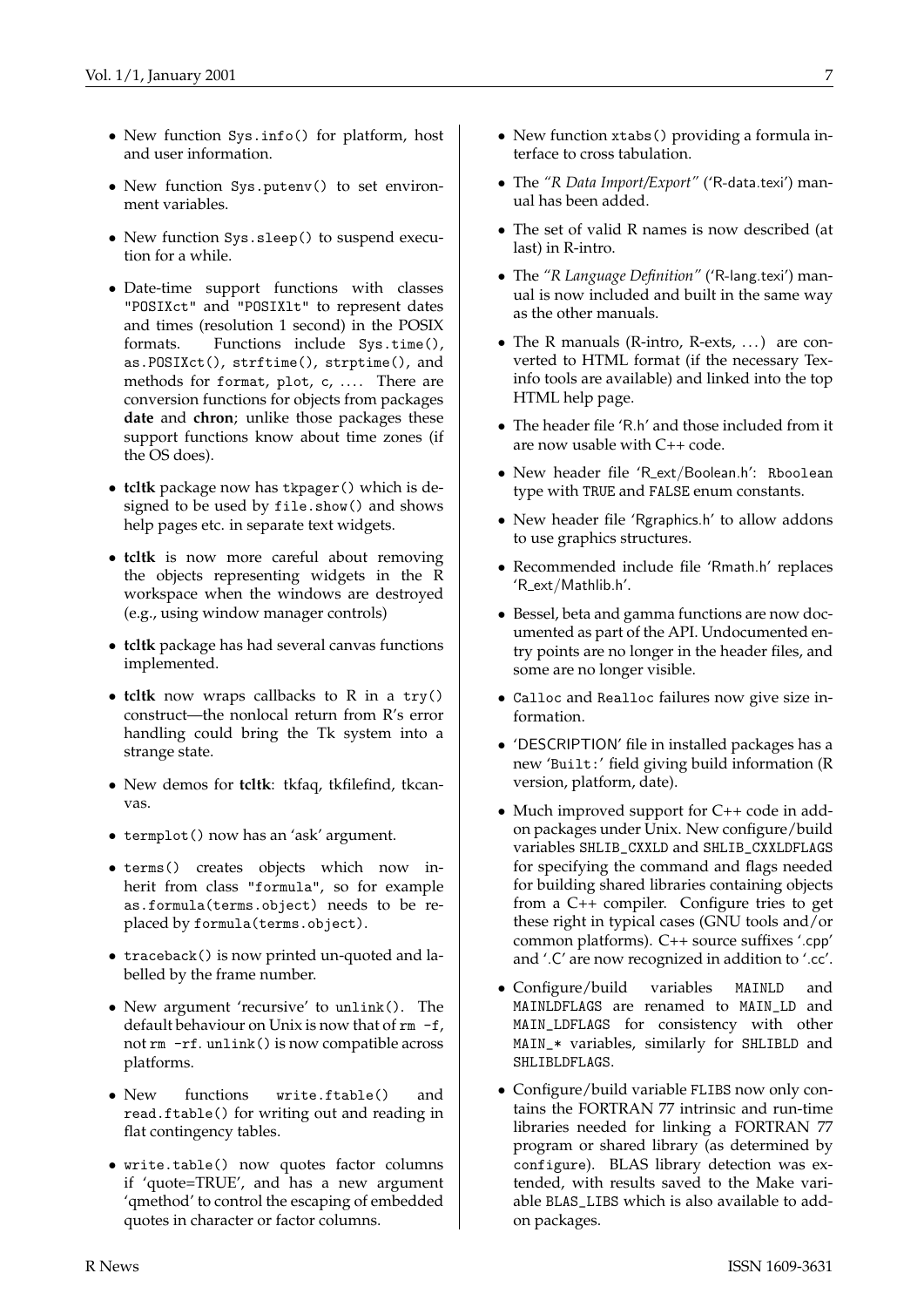- R CMD build and check have been completely re-written in Perl. In addition to running examples, check now also checks the directory structure and control files, makes a temporary installation and runs  $L^{\text{th}}$  and the help pages. build has been reduced to cleaning, rewriting indices and creating tar files.
	- The same files of Perl code are now also used under Windows.
- Add-ons for utilities like Perl or LATEX have now

## **Changes on CRAN**

*by Kurt Hornik and Friedrich Leisch*

## **Introduction**

This column, named *Changes on CRAN*, will be one of the regular columns appearing in every volume of the newsletter. We will try to shortly summarize all changes on CRAN and the R web pages, list new or updated extension packages, new manuals, etc.

## **Split of CRAN and R homepage**

During the second half of 2000 we have split up R's web pages into two seperate web sites:

> <http://www.r-project.org/> <http://cran.r-project.org/>

The first is meant as R's central homepage, giving information on the R project and everything related to it. The second—CRAN—acts as the download area, carrying the software itself, extension packages, PDF manuals; in short everything you may need to download for using R.

The main motivations for this "artificial" split were:

- CRAN is mirrored on a number of sites worldwide, hence we should try to keep it as small as possible to make life for the mirror sites easier. It should carry the material users of R need to download on a regular basis, such that having a mirror nearby pays off.
- We do not want to be (technically) limited in the possibilities how to present material on the homepage of R. However, a site like CRAN that is intended for other sites to mirror is very limited, because the administrators have no control of the mirror web servers. Hence, not even

a central place in '\$R HOME/share'. Migration of existing files might take a while, though.

• Preliminary support for building R as a shared library ('libR') under Unix. Use configure with option '--enable-R-shlib' or do make libR in directory 'src/main' to create the shared library.

There is also a linker front-end R CMD LINK which is useful for creating executable programs linked against the R shared library.

the simplest CGI scripts are possible, everything has to be hardcoded into physically existing HTML files.

Both sites are closely linked to each other, and we try to avoid duplicating information in as much as possible. In fact, <http://www.r-project.org/> and <http://cran.r-project.org/> are aliases for the same machine.

## **New CRAN mirrors**

Laszlo Tornoci of the Semmelweis University Medical School in Budapest has set up a CRAN mirror for Hungary. Daniele Medri, with the Economics Faculty of University of Bologna, is working on setting up an Italian mirror.

Thus far, CRAN mirrors only exist in Europe and North America. In the interest of preserving bandwidth, we would like to add mirrors in other continents as well. Please contact [wwwadmin@cran.r](mailto:wwwadmin@cran.r-project.org)[project.org](mailto:wwwadmin@cran.r-project.org) of you are interested in providing a new CRAN country mirror.

## **CRAN packages**

CRAN contains R extension packages in four location:

- **'**src/contrib'**:** The main location containing packages that pass R CMD check at least on one platform1 .
- **'**src/contrib/Devel'**:** Packages that are under development, incomplete, do not pass R CMD check or where the authors think they are not ready for the main section.

 $1$ Debian GNU/Linux, the platform CRAN itself runs on and is used by the CRAN maintainers. The reason is a simple and practical one: before installing a package on CRAN we check it . . .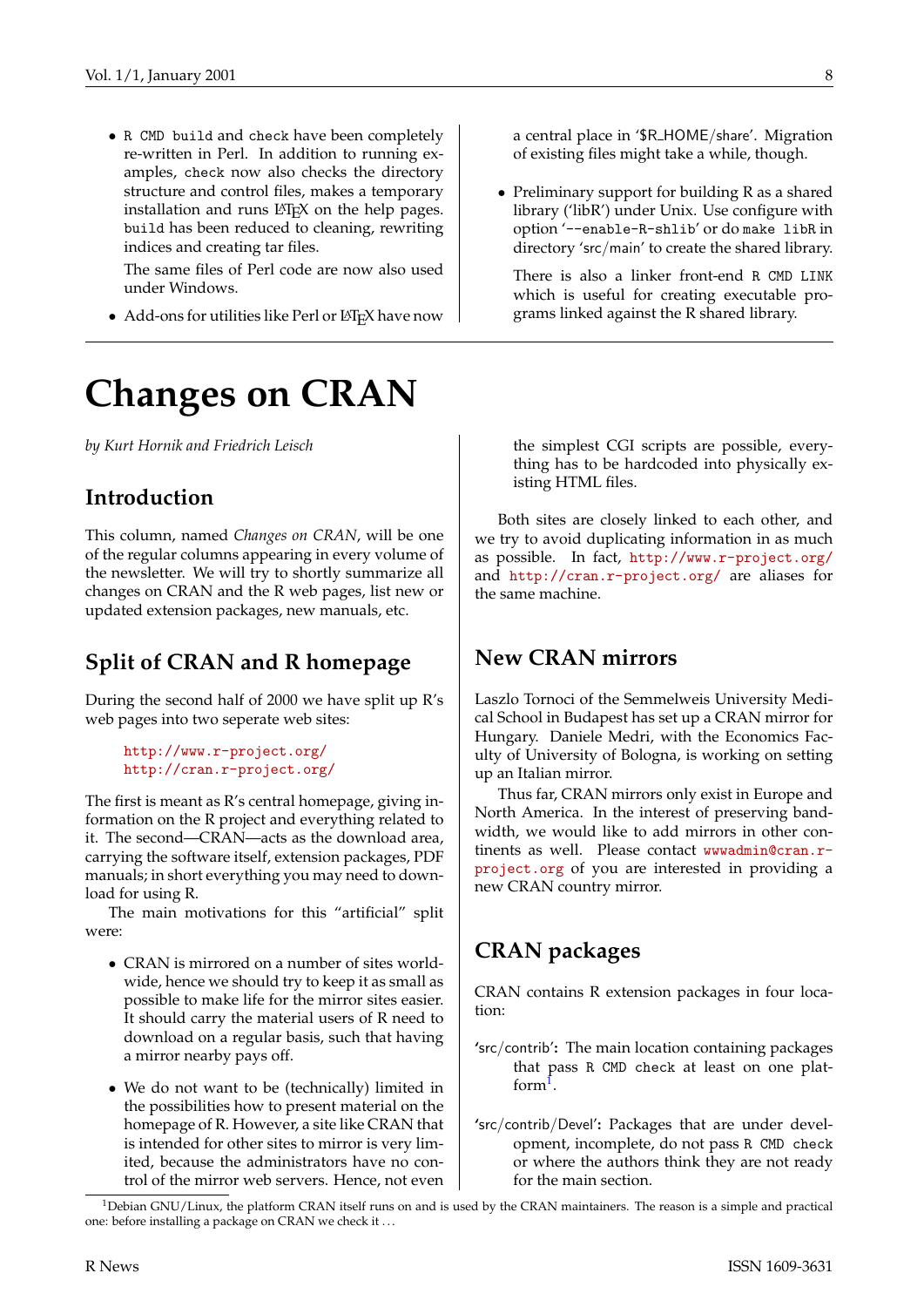- **'**src/contrib/Omegahat'**:** Packages from the Omegahat project, see the article by John Chambers and Duncan Temple Lang on *"Omegahat Packages for R"*.
- **'**contrib/extra'**:** Packages that run only on a limited number of platform, e.g., because they are only available in binary format or depend on other software which is not free.

This section will list new or updated extension packages in 'src/contrib' since the last newsletter. Of course this is hard in the first volume, hence we decided to list all new packages since the release of R 1.1.0, which basically covers the second half of 2000:

- **Matrix** A Matrix package for R, by Douglas Bates and Saikat DebRoy
- **PHYLOGR** Functions for phylogenetically-based statistical analyses, by Ramón Díaz-Uriarte and Theodore Garland, Jr.
- **RODBC** ODBC support and a back end database, by Michael Lapsley
- **RPgSQL** PostgreSQL access, by Timothy H. Keitt
- **Rstreams** Binary file stream support functions, by B. D. Ripley and Duncan Murdoch
- **XML** XML parsing tools for R and S, by Duncan Temple Lang
- **conf.design** Construction of factorial designs, by Bill Venables
- **dse** Multivariate time series library, by Paul Gilbert
- **ellipse** library ellipse for drawing ellipses and ellipse-like confidence regions, by Duncan Murdoch and E. D. Chow (porting to R by Jesus M. Frias Celayeta)
- **exactRankTests** Exact distributions for rank tests, by Torsten Hothorn
- **foreign** Read data stored by Minitab, SAS, SPSS, Stata, ..., by Thomas Lumley, Saikat DebRoy and Douglas M. Bates
- **gafit** Genetic algorithm for curve fitting, by Telford Tendys
- **gld** Basic functions for the generalised (Tukey) lambda distribution, by Robert King
- **maptree** Mapping and graphing tree models, by Denis White
- **mgcv** Multiple smoothing parameter estimation and GAMs by GCV, by Simon Wood
- **muhaz** Hazard function estimation in survival analysis, S original by Kenneth Hess, R port by Robert Gentleman
- **mvnmle** ML estimation for multivariate normal data with missing values, by Kevin Gross
- **mvtnorm** Multivariate normal and *t* distributions, by Alan Genz and Frank Bretz, R port by Torsten Hothorn
- **scatterplot3d** 3D scatter plot, by Uwe Ligges
- **sn** The skew-normal distribution, by Adelchi Azzalini
- **splancs** Spatial and space-time point pattern analysis, by Barry Rowlingson and Peter Diggle, adapted and packaged for R by Roger Bivand
- **tensor** Tensor product of arrays, by Jonathan Rougier
- **wle** Weighted likelihood estimation, by Claudio Agostinelli

**xtable** Export tables, by David Dahl

### **New Linux packages**

The 'bin/linux' subdirectory of every CRAN site now also contains Mandrake 7.2 i386 packages by Michele Alzetta. In addition, RedHat 7.0 packages for the alpha and i386 platforms and SuSE 7.0 i386 packages were added. These packages are maintained by Naoki Takebayashi, Martyn Plummer, and Albrecht Gebhardt, respectively.

The Debian GNU/Linux packages can now be accessed through APT, the Debian package maintenance tool. After adding the line

deb \

http://cran.r-project.org/bin/linux/debian \ distribution main

(where distribution is either 'stable' or 'unstable'; feel free to use a CRAN mirror instead of the master) to the file '/etc/apt/sources.list', the programs apt-get, apt-cache, and dselect (using the apt access method) will automatically detect and install updates of the R packages.

*Kurt Hornik Technische Universität Wien, Austria* [Kurt.Hornik@ci.tuwien.ac.at](mailto:Kurt.Hornik@ci.tuwien.ac.at)

*Friedrich Leisch Technische Universität Wien, Austria* [Friedrich.Leisch@ci.tuwien.ac.at](mailto:Friedrich.Leisch@ci.tuwien.ac.at)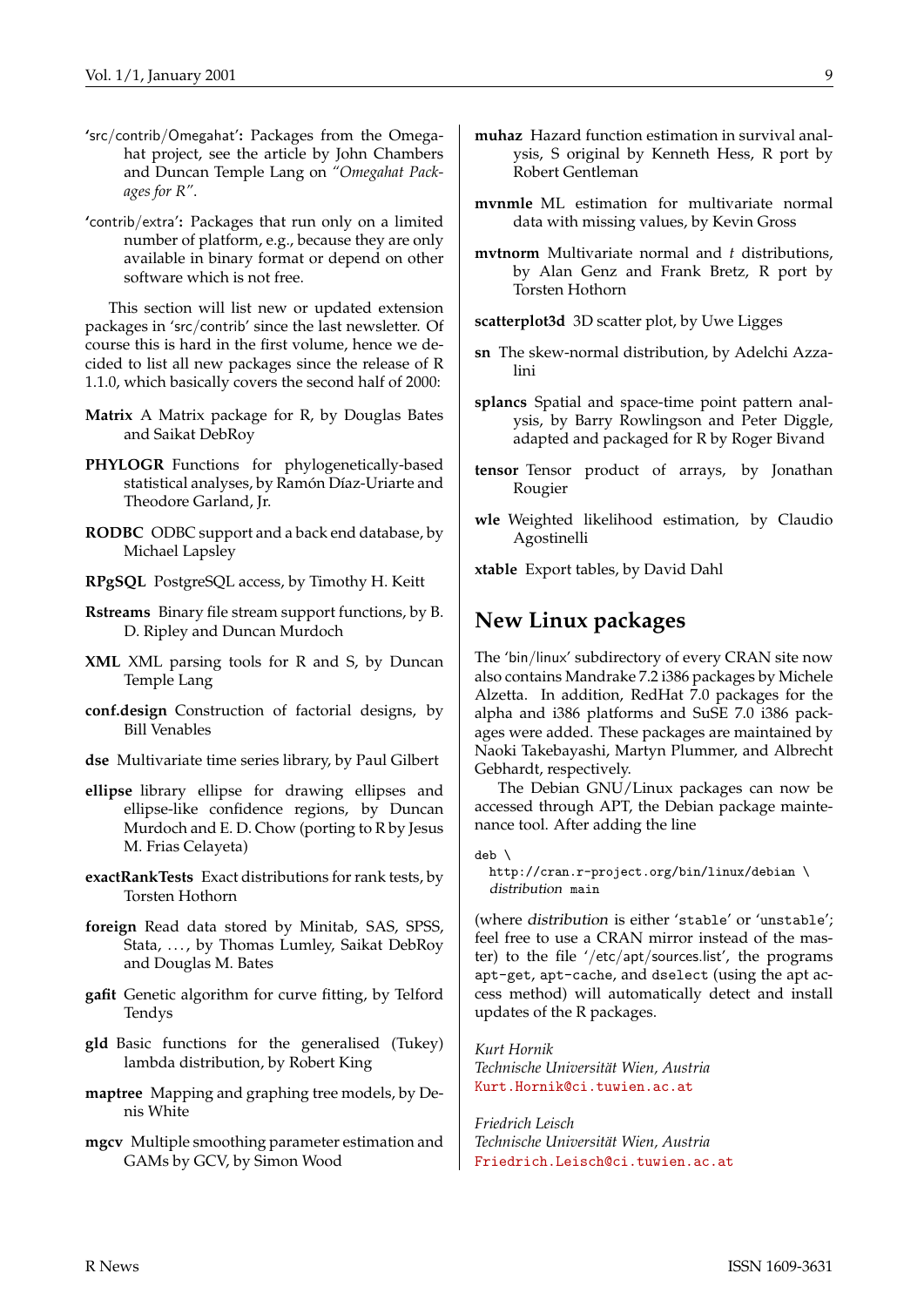# <span id="page-9-0"></span>**Under New Memory Management**

#### *by Luke Tierney*

R 1.2 contains a new memory management system based on a generational garbage collector. This improves performance, sometimes only marginally but sometimes by a factor of two or more. The workspace is no longer statically sized and both the vector heap and the number of nodes can grow as needed. They can shrink again, but never below the initially allocated sizes.

#### **Generational Garbage Collection**

Garbage collection is the colorful name usually used for the process of reclaiming unused memory in a dynamic memory management system. Many algorithms are available; a recent reference is [Jones and](#page-10-0) [Lins](#page-10-0) ([1996\)](#page-10-0). A simple garbage collection system works something like this: The system starts with a given amount of heap memory. As requests for chunks of memory come in, bits of the heap are allocated. This continues until the heap is used up. Now the system examines all its variables and data structures to determine which bits of allocated memory are still in use. Anything that is no longer in use is garbage (hence the name) and can be reclaimed for satisfying the next set of allocation requests.

The most costly step in this process is determining the memory still in use. Generational collection, also called ephemeral collection, is designed to speed up this process. It is based on the observation that there tend to be two kinds of allocated objects. Objects representing built-in functions or library functions and objects representing data sets being analyzed tend to be needed for long periods of time and are therefore present at many successive collections. Intermediate results of computations, on the other hand, tend to be very short lived and often are only needed for one or two collections.

A generational collector takes advantage of this observation by arranging to examine recently allocated objects more frequently than older objects. Objects are marked as belonging to one of three generations. When an object is initially allocated, it is placed in the youngest generation. When a collection is required, the youngest generation is examined first. Objects still in use are moved to the second generation, and ones no longer in use are recycled. If this produces enough recycled objects, as it usually will, then no further collection is needed. If not enough recycled objects are produced, the second generation is collected. Once again, surviving objects are moved to the next, the final, generation, and objects no longer in use are recycled. On very rare occasions even this will not be enough and a collection of the final generation is needed. However for most collections examining the youngest generation is sufficient, and collections of the youngest generation tend to be very fast. This is the source of the performance improvement brought about by the generational collector.

#### **Limiting Heap Size**

Since the size of the R workspace is adjusted at runtime, it is no longer necessary to specify a fixed workspace size at startup. However, it may be useful to specify a limit on the heap size as a precaution in settings where attempting to allocate very large amounts of memory could adversely affect other users or the performance of the operating system.

Many operating systems provide a mechanism for limiting the amount of memory a process can use. Unix and Linux systems have the limit and ulimit commands for csh and sh shells, respectively. The Windows version of R also allows the maximal total memory allocation of R to be set with the command line option '--max-mem-size'. This is analogous to using the limit command on a Unix system.

For somewhat finer control R also includes command line arguments '--max-nsize' and '--maxvsize' for specifying limits at startup and a function mem.limits for setting and finding the limits at runtime. These facilities are described in more detail in ?Memory.

If R hits one of these limits it will raise an error and return to the R top level, thus aborting the calculation that hit the limit. One possible extension currently under consideration is a more sophisticated error handling mechanism that might allow the option of asking the user with a dialog whether the heap limits should be raised; if the user agrees, then the current calculation would be allowed to continue.

#### **API Changes**

Implementing the generational collector required some changes in the C level API for accessing and modifying internal R data structures.

For the generational collector to work it has to be possible to determine which objects in the youngest generations are still alive without examining the older generations. An assignment of a new object to an old environment creates a problem. To deal with this problem, we need to use a *write barrier*, a mechanism for examining all assignments and recording any references from old objects to new ones. To insure accurate recording of any such references, all assignments of pointers into R objects must go through special assignment functions. To allow the correct use of these assignment functions to be checked reliably by the C compiler, it was necessary to also require that all reading of pointer fields go through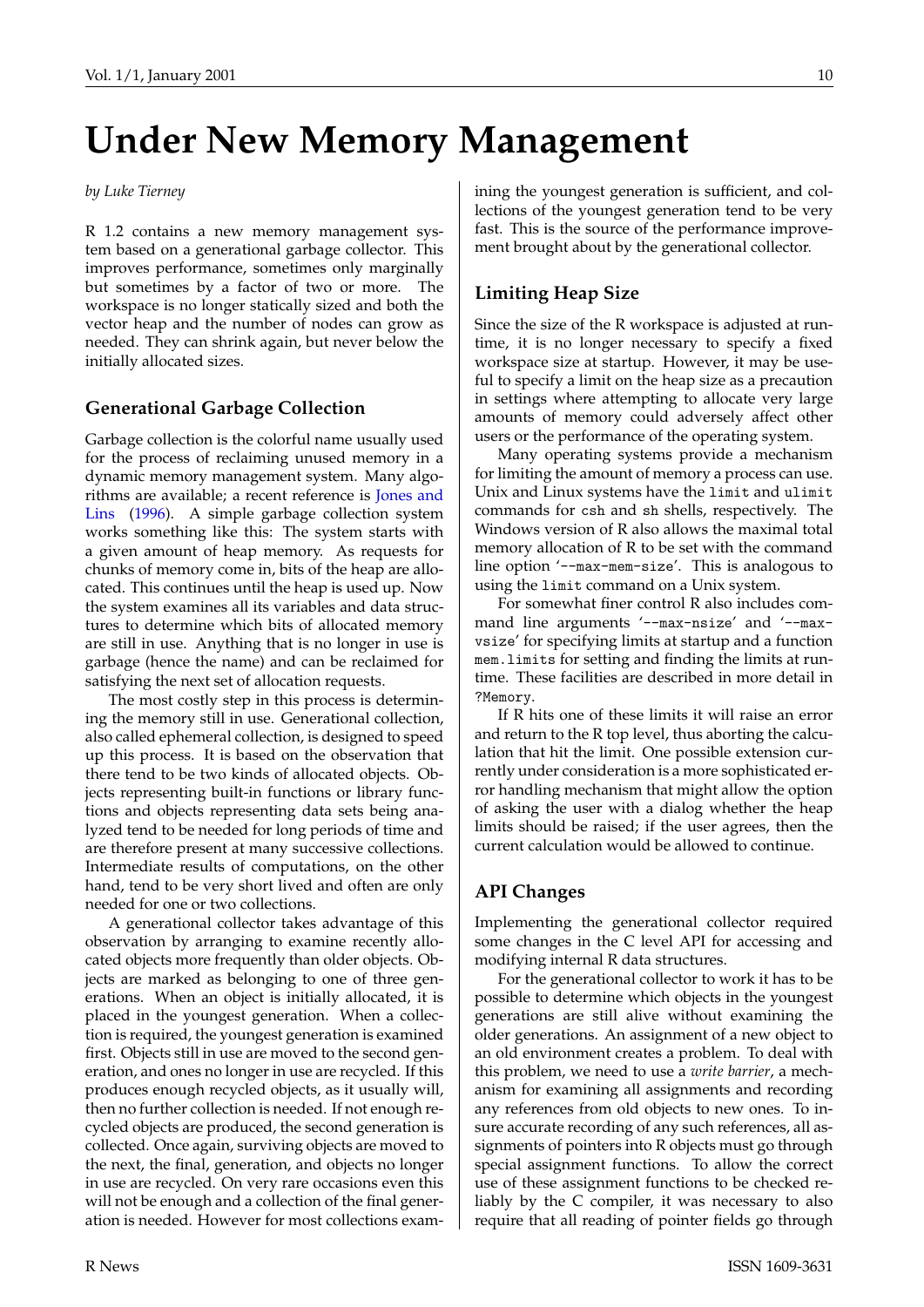<span id="page-10-2"></span>special accessor functions or macros. For example, to access element i of vector x you need to use

VECTOR\_ELT(x, i)

and for assigning a new value v to this element you would use

SET\_VECTOR\_ELT(x, i, v)

These API changes are the main reason that packages need to be recompiled for 1.2. Further details on the current API are available in *"Writing R Extensions"*.

#### **Future Developments**

There are many heuristics used in the garbage collection system, both for determining when different generations are collected and when the size of the heap should be adjusted. The current heuristics seem to work quite well, but as we gain further experience with the collector we may be able to improve the heuristics further.

One area actively being pursued by the R core team is interfacing R to other systems. Many of these systems have their own memory management systems that need to cooperate with the R garbage collector. The basic tools for this cooperation are a finalization mechanism and weak references. A preliminary implementation of a finalization mechanism for use at the C level is already part of the collector in R 1.2. This will most likely be augmented with a weak reference mechanism along the lines described by [Peyton Jones, Marlow and Elliott](#page-10-1) [\(1999](#page-10-1)).

### **References**

<span id="page-10-0"></span>Richard Jones and Rafael Lins (1996). *Garbage Collection*. Wiley. [10](#page-9-0)

<span id="page-10-1"></span>Simon Peyton Jones, Simon Marlow, and Conal Elliott (1999). Stretching the storage manager: weak pointers and stable names in Haskell. [http://www.research.microsoft.com/](http://www.research.microsoft.com/Users/simonpj/Papers/papers.html) [Users/simonpj/Papers/papers.html](http://www.research.microsoft.com/Users/simonpj/Papers/papers.html). [11](#page-10-2)

*Luke Tierney University of Minnesota, U.S.A.* [luke@stat.umn.edu](mailto:luke@stat.umn.edu)

## **On Exact Rank Tests in R**

*by Torsten Hothorn*

Linear rank test are of special interest in many fields of statistics. Probably the most popular ones are the Wilcoxon test, the Ansari-Bradley test and the Median test, therefore all implemented in the standard package **ctest**. The distribution of their test statistics under the appropriate hypothesis is needed for the computation of *P*-values or critical regions. The algorithms currently implemented in R are able to deal with untied samples only. In the presence of ties an approximation is used. Especially in the situation of small and tied samples, where the exact *P*-value may differ seriously from the approximated one, a gap is to be filled.

The derivation of algorithms for the exact distribution of rank tests has been discussed by several authors in the past 30 years. A popular algorithm is the so called network algorithm, introduced by [Mehta](#page-11-0) [and Patel](#page-11-0) ([1983\)](#page-11-0). Another smart and powerful algorithm is the shift algorithm by [Streitberg and Röhmel](#page-11-1) [\(1986](#page-11-1)). In this article, we will discuss the package **exactRankTests**, which implements the shift algorithm. The computation of exact *P*-values and quantiles for many rank statistics is now possible within R.

### **Using ExactRankTests**

The algorithm implemented in package **exactRank-Tests** is able to deal with statistics of the form

$$
T=\sum_{i=1}^m a_i
$$

where  $a = (a_1, \ldots, a_N)$  are positive, integer valued scores assigned to *N* observations. We are interested in the distribution of *T* under the hypothesis that all permutations of the scores *a* are equally likely. Many rank test can be regarded this way, e.g. the Wilcoxon test is a special case with  $a_i = i$  and the Ansari-Bradley test has scores  $a_i = \min(i, N - i + 1)$ . For details about the algorithm we point to the original articles, for example [Streitberg and Röhmel](#page-11-1) [\(1986](#page-11-1)) and [Streitberg and Röhmel](#page-11-2) ([1987\)](#page-11-2).

Package **exactRankTests** implements the functions dperm, pperm, and qperm. As it is standard in R/S they give the density, the probability function and the quantile function. Additionally, the function pperm2 computes two-sided *P*-values. Consider e.g. the situation of the Wilcoxon test. Let x and y denote two vectors of data, possibly tied. First, we compute the ranks over all observations and second we compute the Wilcoxon statistic, which is the sum over the ranks of the x sample.

R> ranks  $\leftarrow$  rank $(c(x,y))$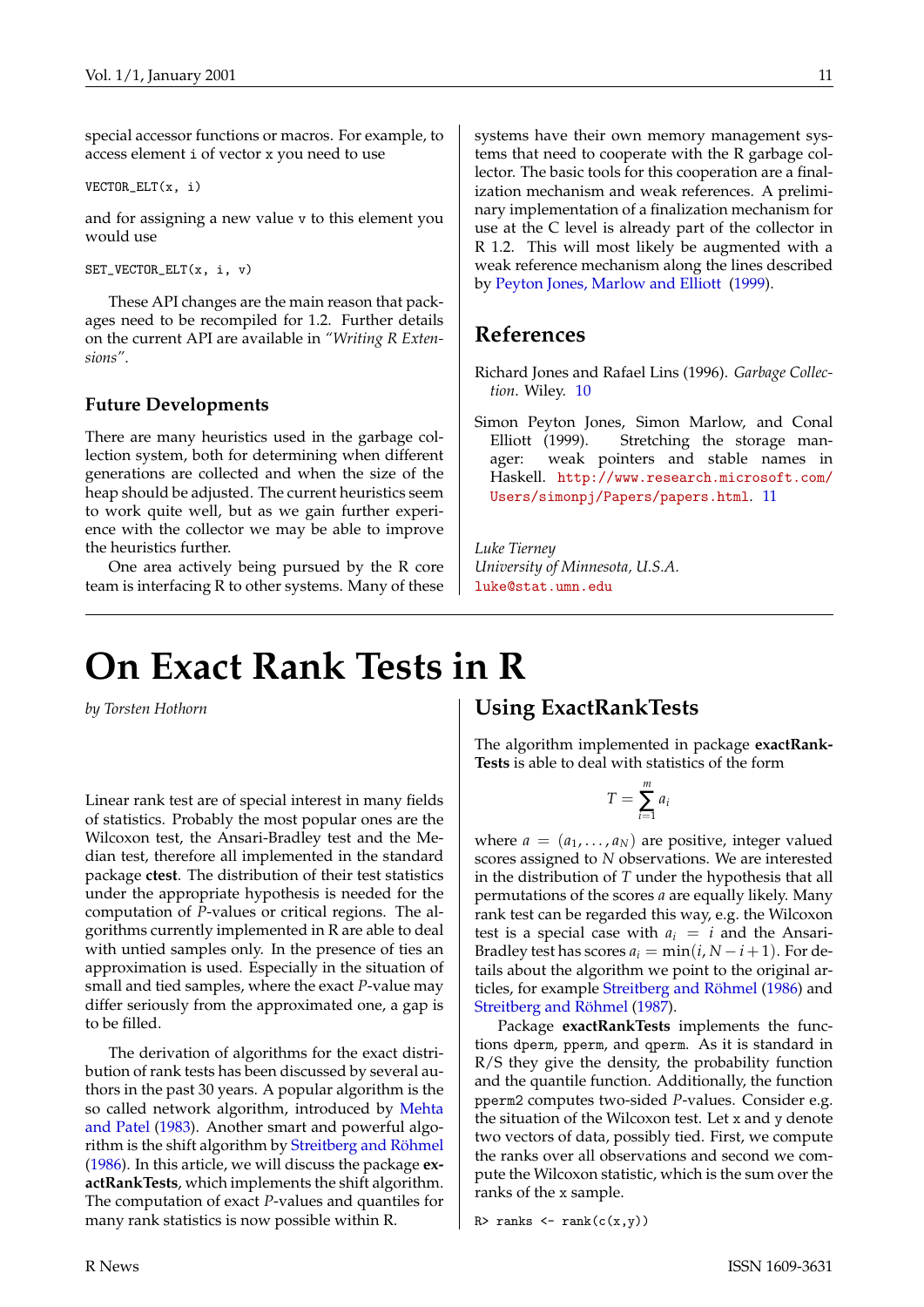```
R> W <- sum(ranks[seq(along=x)])
R> pperm(W, ranks, length(x))
```
The one-sided *P*-value is computed in the last line of the example. In the absence of ties the results of [pq]perm and [pq]wilcox are equal. An exact version of wilcox.test is provided as wilcox.exact. The following example is taken from [Mehta and Pa](#page-11-3)[tel](#page-11-3) ([1998\)](#page-11-3). The diastolic blood pressure (mmHg) was measured on 11 subjects in a control group and 4 subjects in a treatment group. First, we perform the onesided Wilcoxon rank sum test.

```
R> treat <- c(94, 108, 110, 90)
R> contr <- c(80, 94, 85, 90, 90, 90,
             108, 94, 78, 105, 88)
R> wilcox.exact(contr, treat,
               alternative = "less")
         Exact Wilcoxon rank sum test
```
data: contr and treat  $W = 9$ , point prob = 0.019, p-value = 0.05421 alternative hypothesis: true mu is less than 0

The one-sided *P*-value is 0.05421 which coincides with the *P*-value of 0.0542 given in [Mehta and Patel](#page-11-3) [\(1998](#page-11-3)). Additionally, the probability of observing the test statistic itself is reported as point prob.

Usually, the distribution is not symmetric in the presence of ties. Therefore the two-sided *P*-values need additional effort. StatXact computes the twosided *P*-value as 0.0989 and wilcox.exact returns:

#### R> wilcox.exact(contr, treat)

Exact Wilcoxon rank sum test

```
data: contr and treat
W = 9, point prob = 0.019, p-value = 0.0989
alternative hypothesis: true mu is not equal to 0
```
## **Real or rational scores**

The original algorithm is defined for positive, integer valued scores only. [Streitberg and Röhmel](#page-11-2) ([1987\)](#page-11-2) suggested to approximate the distribution of a statistic based on real or rational scores by taking the integer part of the appropriately multiplied scores. A bound for the maximal possible error on the quantile scale can be derived (see the documentation of [dpq]perm for more details). As an example, we want to calculate the critical value for a two-sided van der Waerden test for samples of 10 untied observations each and a significance level of  $\alpha = 0.05$ :

R> abs(qperm(0.025, qnorm(1:20/21), 10)) [1] 3.872778

By default, the tolerance limit is set to tol=0.01 which means that the computed quantiles does not differ more than 0.01 from the true ones. Due to memory limitations, it might not be possible to calculate a quantile in such a way.

Another approach is to use integer scores with the same shape as the original ones. This can be achieved by mapping the real or rational scores into  $\{1, \ldots, N\}$ . The idea behind is that one is not interested in approximating the quantiles but to have a test with the same properties as the original one. Additionally, the computational effort is the same as for the Wilcoxon test. This procedure was suggested by my colleague Berthold Lausen during a discussion about the shift algorithm. The two-sided *P*-value for the van der Waerden test of two samples x and y is now computed as follows:

```
R > N \leftarrow \text{length}(c(x,y))R> sc <- qnorm(rank(c(x,y)/(N+1))
R > sc < - sc - min(sc)R > sc < - round(sc*N/max(sc))
R > X \leftarrow \text{sum}(\text{sc}[\text{seq}(\text{along}=x)])R> p <- pperm2(X, sc, length(x))
```
## **Conclusion**

Using the newly introduced package **exactRank-Tests**, R users are able to compute exact *P*-values or quantiles of linear rank tests based on the Streitberg-Röhmel shift algorithm. The use the the procedures [dpq]perm is illustrated by many examples in the help files. Additionally, a modified version of wilcox.test using the exact procedures is provided as wilcox.exact. The performance of [dpq]perm is not as good as that of [pq]wilcox but should be sufficient for most applications.

### **References**

- <span id="page-11-0"></span>Cyrus R. Mehta and Nitin R. Patel. A network algorithm for performing fisher's exact test in  $r \times c$ contingency tables. *Journal of the American Statistical Association*, 78(382):427–434, June 1983. [11](#page-10-2)
- <span id="page-11-3"></span>Cyrus R. Mehta and R. Patel, Nitin. *StatXact-4 for Windows*. Cytel Software Cooperation, Cambridge, USA, 1998. [12](#page-11-4)
- <span id="page-11-1"></span>Bernd Streitberg and Joachim Röhmel. Exact distributions for permutations and rank tests: An introduction to some recently published algorithms. *Statistical Software Newsletters*, 12(1):10–17, 1986. [11](#page-10-2)
- <span id="page-11-2"></span>Bernd Streitberg and Joachim Röhmel. Exakte Verteilungen für Rang- und Randomisierungstests im allgemeinen *c*-Stichprobenfall. *EDV in Medizin und Biologie*, 18(1):12–19, 1987. [11](#page-10-2), [12](#page-11-4)

*Torsten Hothorn Friedrich-Alexander-Universität Erlangen-Nürnberg, Germany* [Torsten.Hothorn@rzmail.uni-erlangen.de](mailto:Torsten.Hothorn@rzmail.uni-erlangen.de)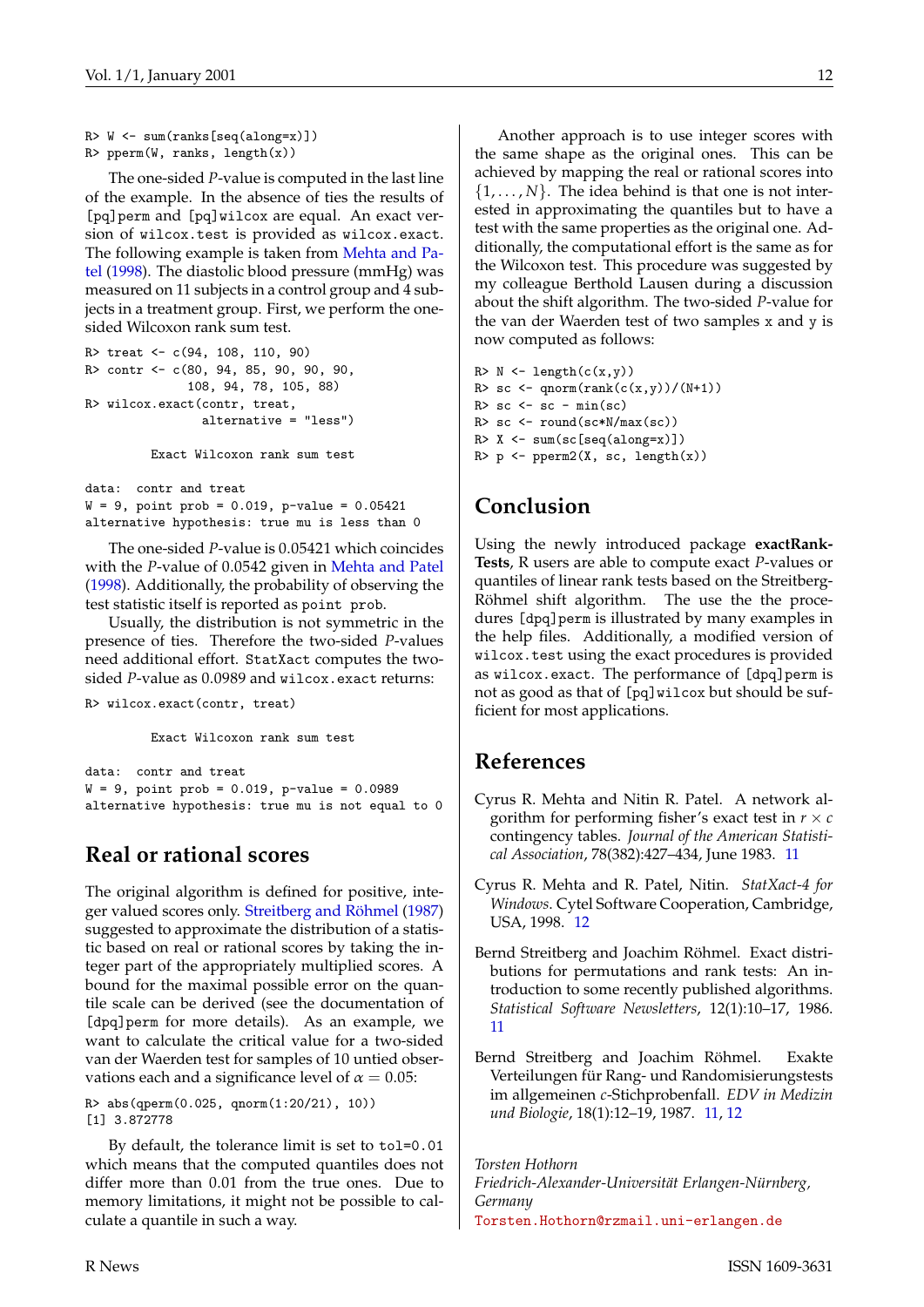## **Porting R to the Macintosh**

#### *by Stefano M. Iacus*

In late July of last year, Ross Ihaka kindly gave me the code he used to build version 0.64 of R on the Macintosh while the current R release passed version 1.0. So some of the newest code didn't fit these old sources and the Macintosh device needed also an update due to the migration of MacOS towards MacOS X. In any case, without that initial starting point, there probably wouldn't now be a beta release of "R for Mac" 1.2.1 that is quite stable and equivalent to different platform binaries.

What is the actual state of this port? Probably, starting from one of the 1.2.x releases the Macintosh code will be included in the standard distribution of the sources as well as the binaries. The currently available release of binaries and sources for MacOS is 1.2.1 and can be found starting from the R Developer Page (<http://developer.r-project.org/>), as to say, it is still a beta developer version.

What is implemented that was not in the past? Actually, one of the most important things is the support for dynamic libraries<sup>2</sup> on which most of the contributed packages are based. Also the XDR save/load format has been implemented so that Macintosh users can exchange '.RData' session files with other platforms having this ability (i.e., Windows systems). Also temporary files, the help (manlike) engine, and the file I/O routines needed for the Postscript, PicTex and XFig devices work correctly. Many minor bugs have been fixed and some further functionality has been added like the metric information technology to write mathematical expressions on plots.

Environment variables actually do no exist under MacOS systems as well as the shell. Much functionality based on these two has been partially suppressed, other such functions have been implemented using system-level interactions with the Finder (a sort of window manager under MacOS). Some of the environment variables are stored in the preference file of the R Application.

Luckily, the memory manager has changed in version 1.2.0 of R and due to this fact the current release of R for MacOS ignores the size settings. The R task can use as much memory as it likes till the memory space reserved to the application by the user is full. The user simply needs to change memory parameters using a Finder/Information procedure as she does for all other applications under MacOS.

What is it left to do? The Tcl support and interactions with other applications are in the works. These imply the interactions with Emacs-like editors and the simulation of the system command under other systems. One other important need for R for Macintosh is the migration toward MacOS X. One first step is to substitute completely all the former system's API with the new Carbon API provided by Apple. This will allow a Macintosh machine with System 8.6 or greater to run applications either under the standard MacOS and under the new MasOS X.

MacOS X will soon be released by Apple. This system can be viewed as a Unix-like environment with a window manager that looks like the former Macintosh Finder. Under MacOS X the environment variables, different shells, Tcl/Tk support and many other utilities are implemented.

One drawback of MacOS X is that it needs very powerful and new-generation machines to run. The temptation to simply recompile R sources for Unix under MacOS X and to write a specific MacOSX device is always there but this will imply to abandon most of the Macintosh users to their fate without R.

So, in my opinion, migration to MacOS X can be implemented in two steps: the current one that simply tries to make R a native application both under MacOS Systems  $\leq$  9.04 and MacOS X using the Carbon Support by Apple. At the same time taking care for specific MacOS X facilities when available and write a MacOSX device parallel to the current Macintosh one. At least for one year or so this should be a good strategy, then a complete abandon of pre-MacOS X systems will be acceptable for the Macintosh audience.

Currently Macintosh specific code is handled using #ifdef macintosh and the Macintosh driver is simply implemented by the Macintosh() function. A not so bad idea, could be to use #ifdef macosx and MacOSX() respectively to take advantage of the new MacOS X.

There is really a great need for R for the Macintosh. Since the first public pre-alpha release of R 1.0, I've received a lot of feedback from users. This feedback has been invaluable. I would like to thank particularly A. Antoniadis, R. Beer, G. Sawitzki and G. Janacek among the others, and of course Luke, Martin, Kurt, Brian and Guido from the R Team helping me with different hints, tips and tricks along with Ccode.

*Stefano M. Iacus Università degli Studi di Milano, Italy* [stefano.iacus@unimi.it](mailto:stefano.iacus@unimi.it)

<sup>&</sup>lt;sup>2</sup>for dyn.loading compiled C or Fortran functionality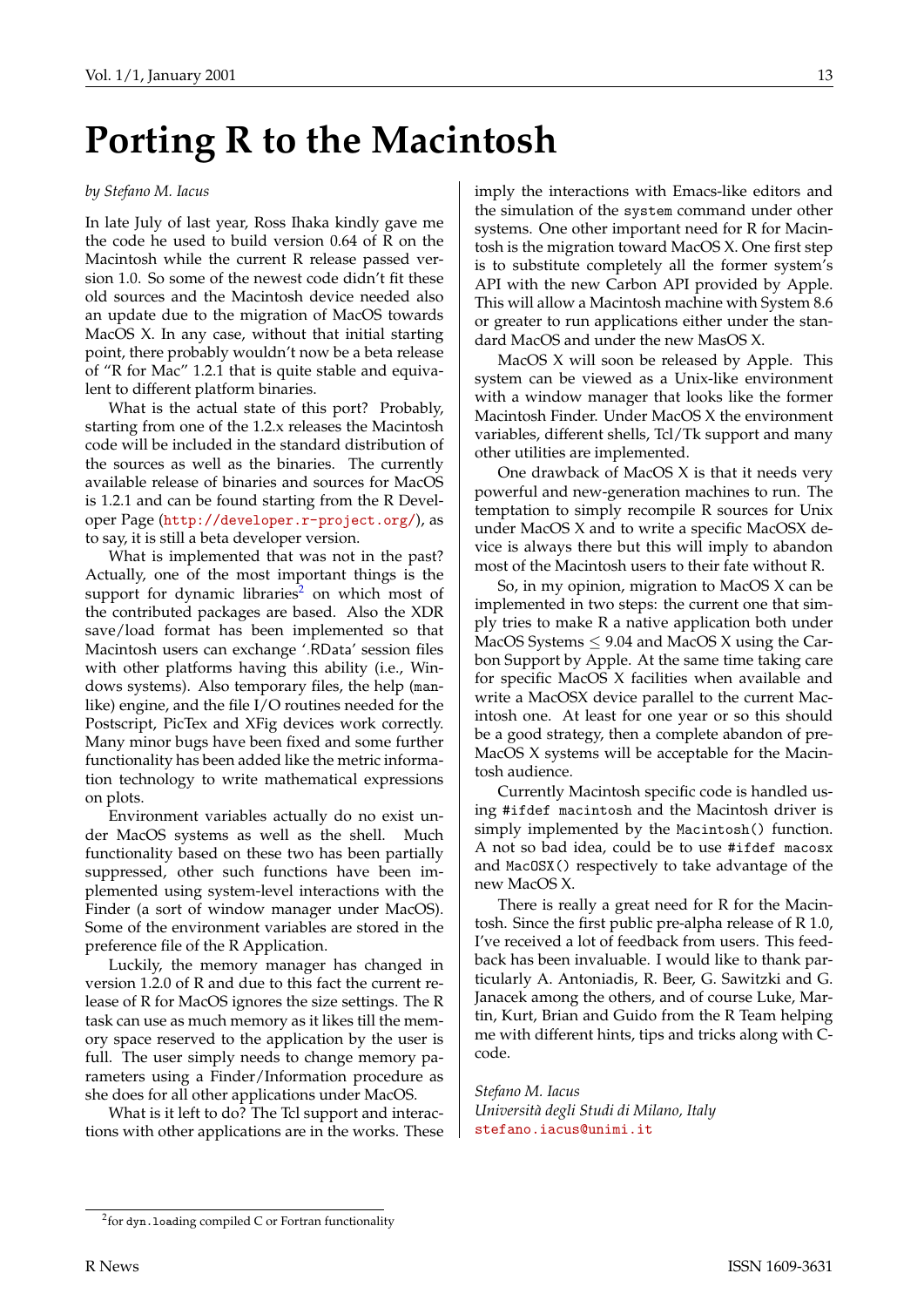## **The density of the non-central chi-squared distribution for large values of the noncentrality parameter**

*by Peter Dalgaard*

## **Introduction**

On December 14th, 2000 Uffe Høgsbro Thygesen reported on the R-help mailing list that the dchisq function was acting up when being passed moderately large values of the ncp= argument.

The code he used to demonstrate the effect was essentially

```
testit <- function(mu) {
    x <- rnorm(100000, mean=mu)^2
    hist(x, breaks=100, freq=FALSE)
    curve(dchisq(x, 1, mu^2), add=TRUE)
}
par(mfrow=c(2,1), mex=0.7)testit(10)
testit(15)
```
This led to the display in figure [1](#page-13-0). Further experimentation showed that the density was losing mass visibly when mu was about 13 and deteriorating rapidly thereafter.

The definition of the non-central  $\chi^2$  used in R is

<span id="page-13-2"></span>
$$
f(x) = e^{-\lambda/2} \sum_{i=0}^{\infty} \frac{(\lambda/2)^i}{i!} f_{n+2i}(x)
$$
 (1)

where  $f_n$  is the density of the central  $\chi^2$  on  $n$  degrees of freedom. The coefficients to  $f_{n+2i}(x)$  are the point probabilities of the Poisson distribution with parameter  $\lambda/2$ .



<span id="page-13-0"></span>Figure 1: Demonstration of problem with old code for non-central  $\chi^2$ . Top plot is for  $\lambda = 10^2$ , bottom one is for  $\lambda = 15^2$ .

A look at the source code in 'src/nmath/dnchisq.c' quickly revealed the source of the problem:

double dnchisq(double x, double df, double lambda, int give\_log) { const static int maxiter = 100; ...

In the code, maxiter gives the truncation point of the infinite series in the definition. The author must have thought that "100 iterations should be enough for everyone", but at  $\lambda = 225$  the Poisson weights will have their maximum for a value of *i* of approximately 225/2 and the other part of the term is not small either: The mean of a non-central  $\chi^2$  distribution is  $n + \lambda$ , so  $f_{n+2i}(x)$  with  $i \approx \lambda/2$  is not small for relevant values of *x*. A quick display of the first 201 terms in the series can be obtained with the following code leading to Figure [2](#page-13-1)

```
i \leftarrow 0:200plot(dpois(i, 225/2) * dchisq(225, 1+2*i),
     type='h')
```


<span id="page-13-1"></span>Figure 2: Terms of the series expansion for  $\lambda =$ 225 and  $x = 225$ 

Obviously, truncating the series at  $i = 100$  is not a good idea if one intends to be able to cover even moderately large values of the noncentrality parameter. However, although increasing maxiter to 10000 removed the problem for the arguments in the original report, the result was disappointing since it turned out that the modified routine would give a zero density already when mu was above 40. In what follows, I shall show what causes this effect and how to eliminate the problem.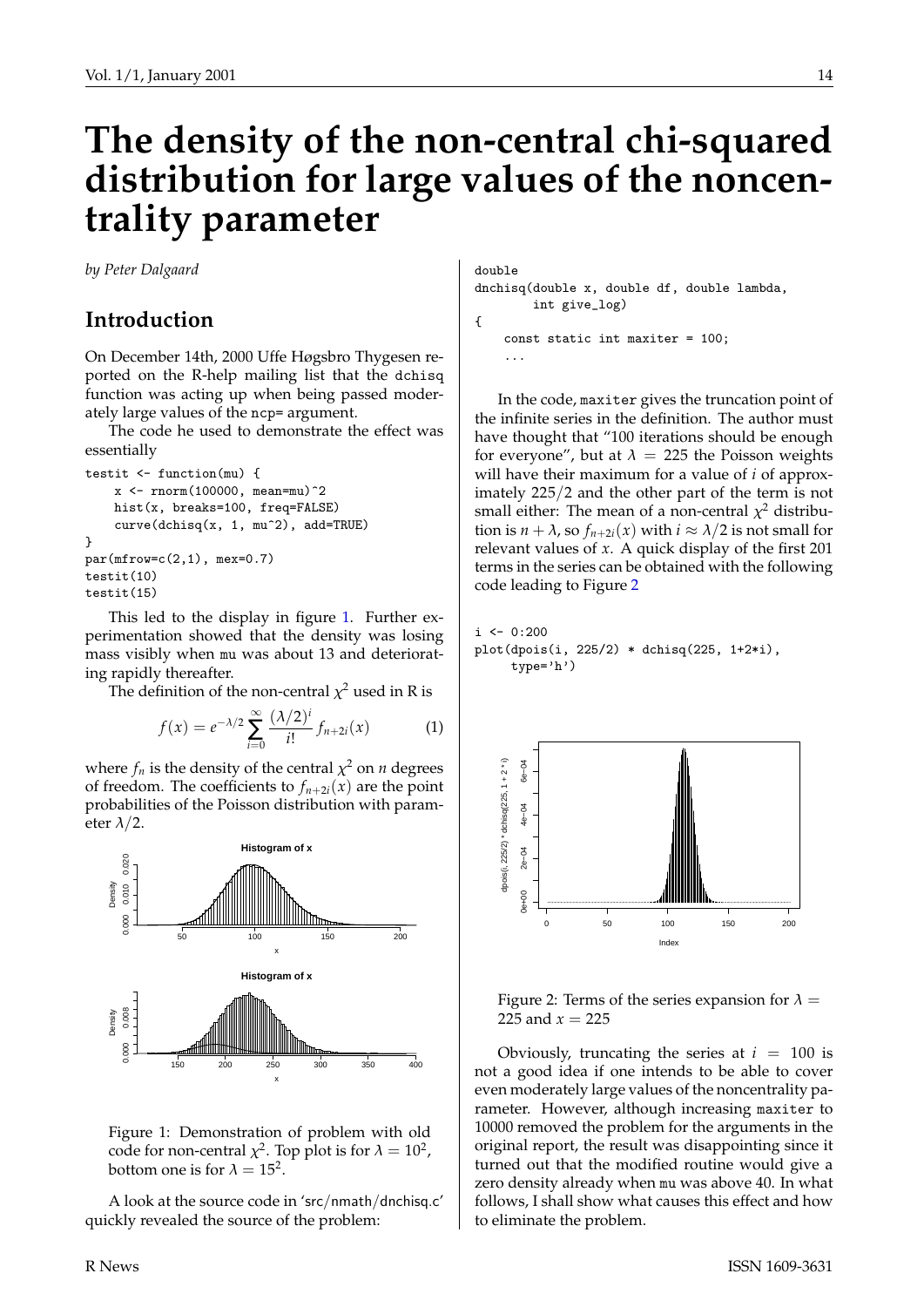### **Recurrence relations**

Coding the series expansion [\(1](#page-13-2)) as written would be quite inefficient because of the large number of calculations of (central)  $\chi^2$  density values. Instead, one makes use of the recurrence relation

<span id="page-14-0"></span>
$$
f_{n+2} = \frac{x}{n} f_n \tag{2}
$$

which is easily derived from the definition of the  $\chi^2$ density

$$
f_n(x) = \frac{1}{2\Gamma(n/2)} (x/2)^{n/2-1} e^{-x/2}
$$

Similarly, the point probabilities for the Poisson distribution satisfy

<span id="page-14-1"></span>
$$
p_{i+1} = \frac{\lambda}{i+1} p_i \tag{3}
$$

Piecing [\(2](#page-14-0)) and ([3\)](#page-14-1) together one gets that if the terms of ([1\)](#page-13-2) are denoted *a<sup>i</sup>* , then

<span id="page-14-2"></span>
$$
a_{i+1} = \frac{\lambda x/2}{(i+1)(n+2i)} a_i
$$
 (4)

The code for the dnchisq C routine used this relation starting from

$$
a_0=e^{-\lambda/2}f_n(x)
$$

However, when  $\lambda$  is large, this goes wrong because the interesting values of  $x$  are on the order of  $\lambda$  and  $f_n(x)$  in the initial term will underflow the floating point representation:

> dchisq(40^2,1)  $[1]$  0

In those cases, the recurrence never gets started,  $a_i =$ 0 for all *i*.

#### **Rearranging the recurrence**

It is possible to get around the underflow problem by using the give\_log argument to the C dchisq function, but the fact remains that most of the terms in the summation are effectively zero when  $\lambda$  is large.

It would be advantageous to calculate the summation "inside-out", i.e., start in the middle of the distribution of terms and proceed in both directions until the terms are too small to make any difference.

It is easy to find the value of *i* that gives the largest term by inspecting ([4\)](#page-14-2). The value of  $a_{i+1}/a_i$  will be less than 1 as soon as

$$
\lambda x/2 < (i+1)(2i+n) \tag{5}
$$

The right hand side is a second order expression in *i* and one easily finds that the roots of  $(i + 1)(2i + n)$  –  $\lambda x/2$  are

$$
\frac{-(n+2)\pm\sqrt{(n-2)^2+4\lambda x}}{4}
$$
 (6)

and  $i_{\text{max}}$ , the index of the maximum term is obtained by rounding the largest root upwards, unless that would result in a negative value in which case  $i_{\text{max}} = 0$  is the answer.

So we can start from  $a_{i_{\text{max}}}$  and use the recurrence relation [\(4](#page-14-2)) in both directions. Both when proceeding upwards and downwards, we can use the error bound obtained by dominating the series with a quotient series, since the terms are positive and the ratio between successive terms is decreasing in both directions. I.e. if the ratio of two successive terms is *q* (less than 1) then we know that the sum of the remainder of the series will be less than  $\Sigma_1^{\infty}$  $\int_{1}^{\infty} q^n = q/(1-q)$ times the current term and terminate the series if this is smaller than some preset value.



<span id="page-14-3"></span>Figure 3: Result with new code for  $\lambda = 100000^2$ 

The new code has been tested with values of  $\lambda$ as high as  $100000<sup>2</sup>$  with good results (Figure [3](#page-14-3)), although it takes a while to complete for those values since there are on the order of a few times 100000 terms that must be included in the sum. At such high values of  $\lambda$  the noncentral  $\chi^2$  can of course be approximated extremely accurately by a Normal distribution.

*Peter Dalgaard University of Copenhagen, Denmark* [P.Dalgaard@biostat.ku.dk](mailto:P.Dalgaard@biostat.ku.dk)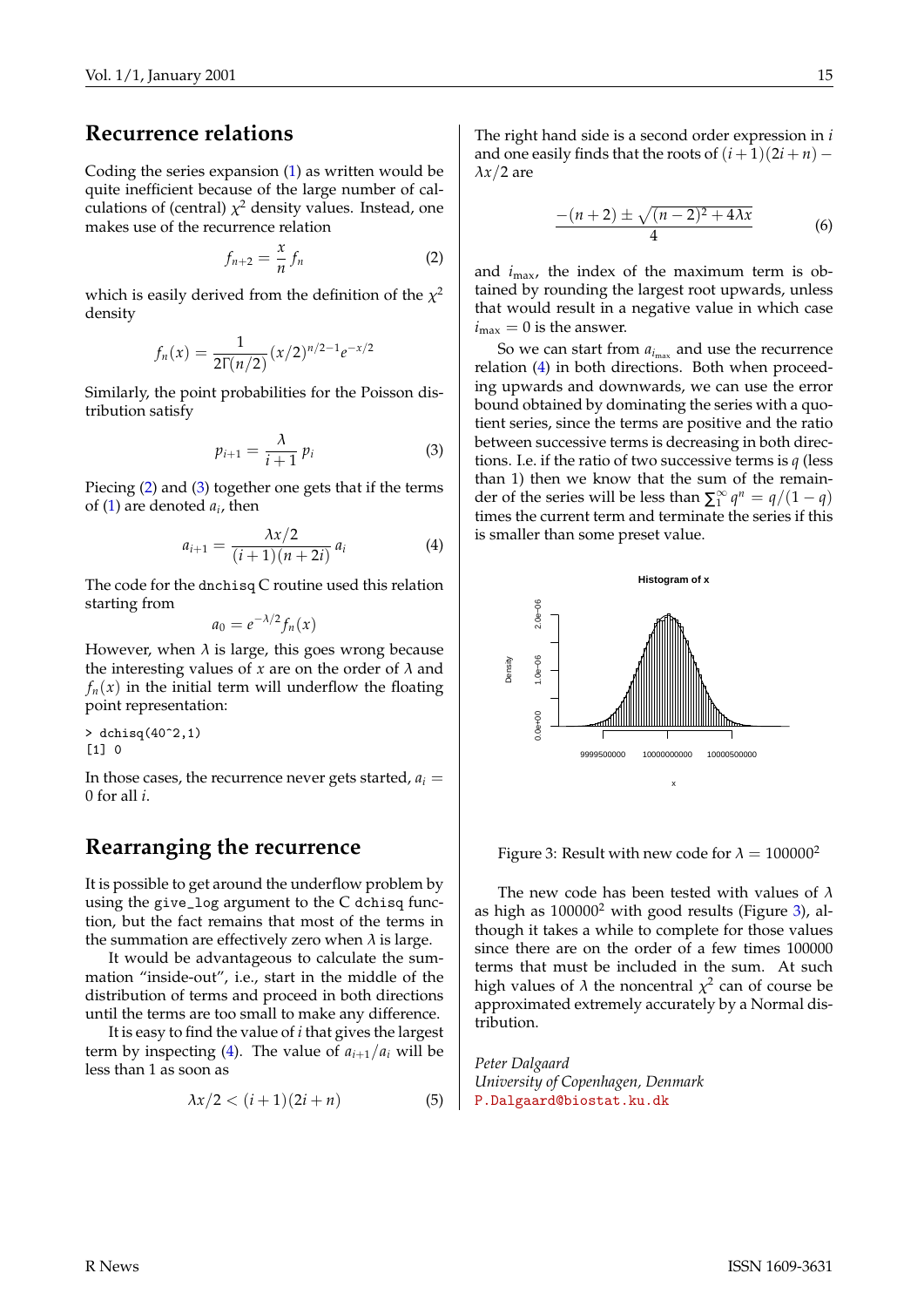## **Connections**

*by Brian D. Ripley*

Connections are a new concept in version 1.2.0 and still in an embryonic state, with some more facilities being made available in version 1.2.1. They are a farreaching replacement for file-oriented input/output. They are modelled on the facilities introduced in S version 4 and described in Chambers (1998) but are likely to diverge away from that model as they become more central to R.

Three recent enquiries to r-help illustrate why one might want something more general than files. David Firth wanted to grab the output from an R function and send it via a socket to a machine in London (in connection with election forecasting as and when there comes a UK general election). He was happy to grab the output to a character vector, check it and then send it using make.socket and write.socket. Until version 1.2.0 the carefully formatted output of the standard statistical analysis functions could only be sent to the console or a file *via* sink. Using *output text connections*, sink can now 'trickle' output to a character vector.

Peter Kleiweg had a dataset which was commaseparated, but also had commas at the ends of lines. That might be good for human readers, but is not the format required by scan. My proffered solution was to use a *pipe connection* to pre-process the data file whilst it was being read into R, for example

```
zz \leftarrow pipe("sed -e s/, $// data")
res <- scan(zz, sep=",")
close(zz)
```
Erich Neuwirth wanted to remotely control R via a socket. That is, a read-mode socket could be created in an R session that would receive R expression as if typed at the command line and process each expression as soon as it was completed. We cannot do exactly that yet (although it was already planned), but one could set up a *pipe connection* to an external program (say fromsocket) to read from the socket and use a loop containing something like

```
zz <- pipe("fromsocket socket.id", "r")
repeat {
 ## read 1 expression
  eval(parse(file=zz, n=1))
  ## deal with other things here
  if(some condition) break;
}
close(zz)
```
although of course one needs to take care of error conditions, perhaps by using try.

The third example shows one of the main advantages of connections: they can be left open and read from (or written to) repeatedly. Previously the only way to repeatedly read from a file was to keep track of the number of rows read and use the skip argument to scan and allies. For writing, cat had an append argument to write to the end of a file. This was all tedious, and various functions (such as sink and dump) gained append arguments as users found a need for them. It was also expensive to keep on closing and re-opening files, especially if they were mounted from remote servers. There were other dangers, too. Suppose we were accessing a file and some process unlinked the file.<sup>3</sup> Then once the file is closed in R it will vanish. Unlinking the file could be accidental, but it is also a very sensible way to provide some protection, both against other processes interfering with it and against leaving it around after we have finished with it.

#### **Types of connections**

At present we have connections of types

- **file** A text or binary file, for reading, writing or appending.
- **terminal** There are three standard connections which are always available and always open, called stdin, stdout and stderr. These essentially refer to the corresponding C file names, so stdin is input from the console (unless input has been redirected when R was launched) whereas stdout and stderr are normally both output to the console.
- **pipe** Used for either reading or writing. There is a special subclass for Windows GUI applications (not rterm) as the standard C pipes do not work there.
- **text** An R character vector used as a text source.
- **output text** A means to write text output to an R character vector, with each line forming a new element of the vector. Lines become visible as part of the vector in R immediately they are complete.

We envisage adding types. My scene-setting examples illustrated the potential usefulness of sockets as connections. There has been a proliferation of ways to access  $\mathrm{URIs}^{4}_t$  such as read.table.url. Many (including this one) 'cheat' by downloading a file to a temporary location and then reading from that file. For read.table<sup>5</sup> that is not a bad solution,

 $3$ yes, that works under Unix at least.

<sup>&</sup>lt;sup>4</sup>more commonly but less accurately known as URLs

<sup>5</sup>which currently needs to read the file twice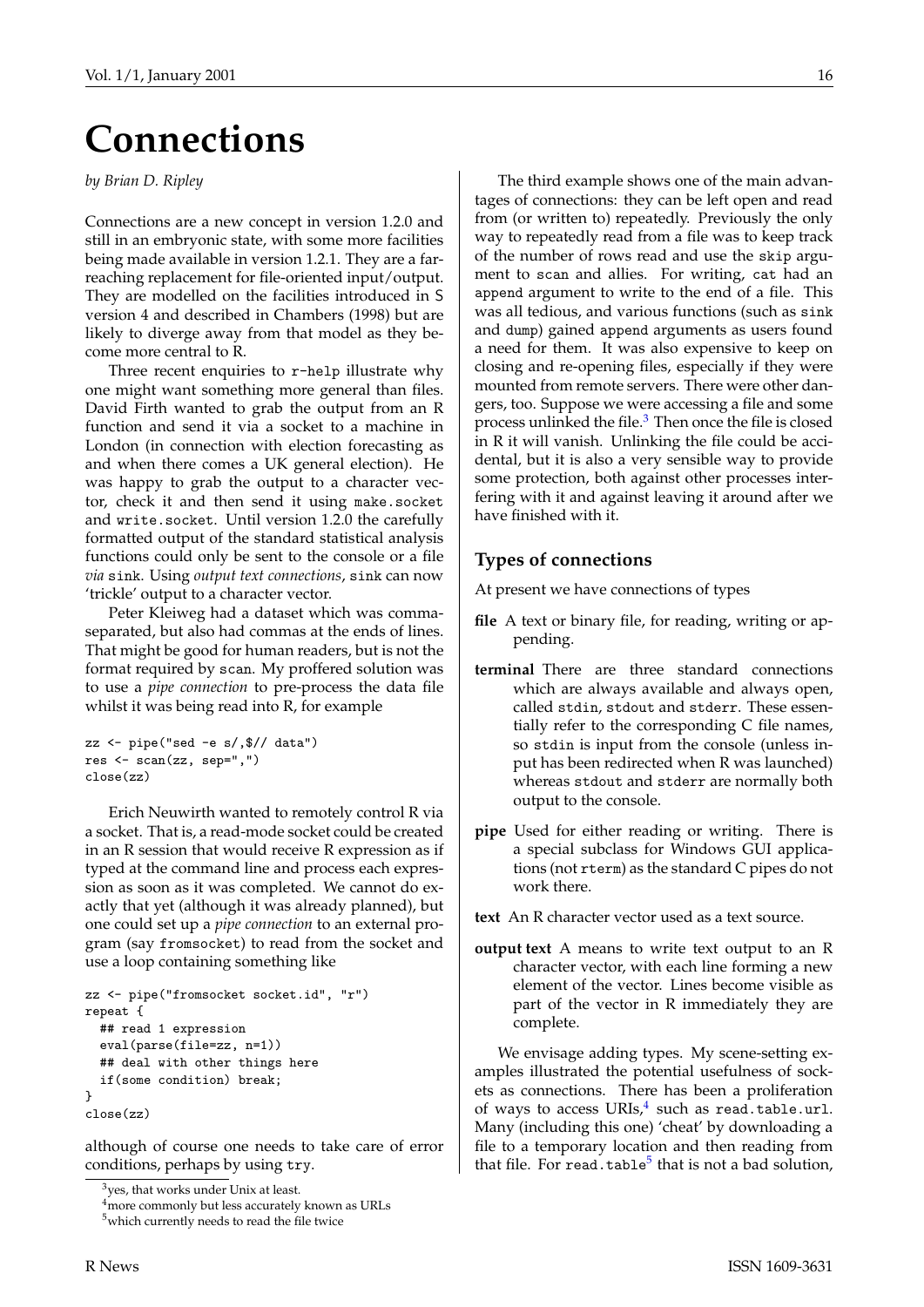but it is desirable for read.table to be able to at least *appear* to read from connections that are URIs, and it looks desirable for R to have some basic abilities to read from http and ftp servers.

#### **Good citizenship**

A connection can exist and not be open, the life cycle of most types of connections being

create −→ open ←→ close −→ destroy

A connection is created by its constructor, for example file or pipe, which can optionally open it. The 'good citizen' rule is that a function which finds a connection open should leave it open, but one that needs to open it should close it again. Thus the life cycle can include multiple passes across the doublesided arrow.

One has to be careful with the terminology here. With one exception, a function internally never destroys a connection, but the function close both closes (if necessary) and destroys one. The exception is sink, which does close and destroy the current sink connection, unless it is a terminal connection. There is no way for a user to explicitly close a connection without destroying it.

Text connections are special: they are open from creation until destruction. 'Closing' an output text connection flushes out any final partial line of output. (You can call isIncomplete to see if there is one.)

These semantics may change. R version 1.2.0 also introduced *references*, which allow finalization actions for referents once there is no R object referring to them, and this may be used to avoid the need for the explicit destroying of connections.

Leaving a connection closed but not destroyed is a minor waste of resources. (There is a finite set of connections and each takes a little memory.) One can find out about all the connections by show-Connections(all = TRUE), and there is a function closeAllConnections to close all close-able connections (that is, not the terminal connections).

#### **What can I do with connections?**

In short, almost everything you used to do with files. The exceptions are the graphics devices which write to files, and it is not yet clear if it is beneficial to be able to send graphics output to connections. The most obvious uses, to pipe the file to a printer, are already possible via other mechanisms.

There are new things made possible by the notion of leaving a connection open. For text-oriented applications, readLines and writeLines can read and write limited or unlimited amounts of lines from and to a character vector. Many connections are seekable (check this by isSeekable) and so can be restored to an arbitrary position.<sup>6</sup>

One can also for the first time work with binary files in base  $R<sup>7</sup>$  Functions readBin and writeBin can read and write R vector objects (excluding lists) to a connection in binary mode. There are options to assist files to be transferred from or to other programs and platforms, for example to select the endian-ness and the size of the storage type.

#### **Text** *vs* **binary**

There is a distinction between text mode and binary mode connections. The intention is that text-based functions like scan and cat should use text mode connections, and binary mode is used with readBin and writeBin.

This distinction is not yet consistently enforced, and the main underlying difference is whether files are opened in text or binary mode (where that matters). It now looks as if opening all files in binary mode and managing the translation of line endings internally in R will lead to fewer surprises. Already reading from a connection in text mode translates lines endings from Unix (LF), DOS/Windows (CRLF) and Macintosh (CR) formats (and from all connections, not just files).

#### **Looking forwards**

I see connections as playing a more central rôle in future releases of R. They are one way to promote distributed computing, especially where a streamoriented view rather than an object-based view is most natural.

The details are likely to change as we gain experience with the ways to use connections. If you rely on side-effects, it is well to be aware that they may change, and the best advice is to manage the connections yourself, explicitly opening and destroying them.

#### **Reference**

Chambers, J. M. (1998) *Programming with Data. A Guide to the S Language.* Springer-Verlag.

*Brian D. Ripley University of Oxford, UK* [ripley@stats.ox.ac.uk](mailto:ripley@stats.ox.ac.uk)

<sup>&</sup>lt;sup>6</sup>at least if the underlying OS facilities work correctly, which they appear not to for Windows text files. <sup>7</sup>Package **Rstreams** has provided a way to do so, and is still slightly more flexible.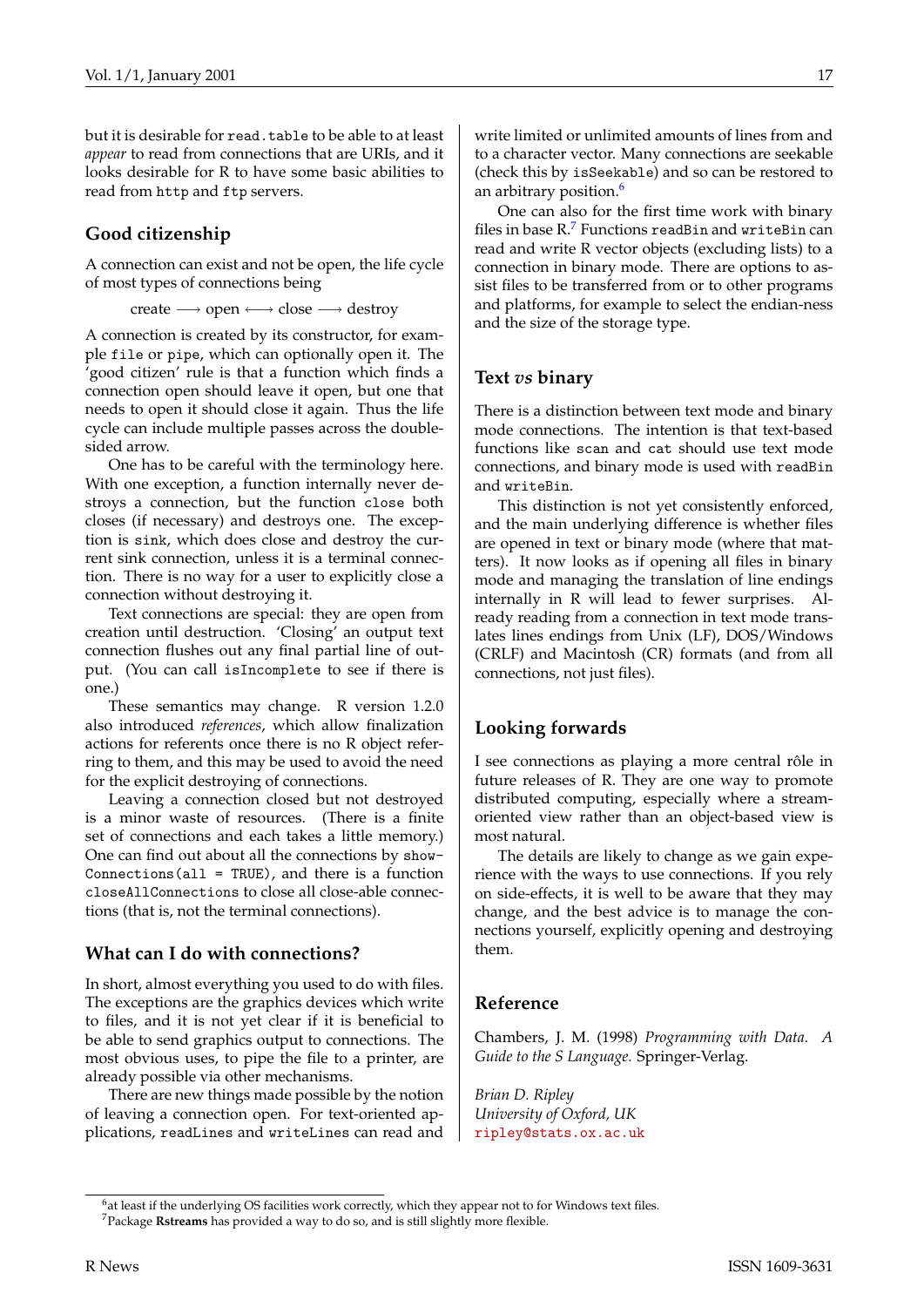## **Using Databases with R**

#### *by Brian D. Ripley*

There has been a lot of interest in the inter-working of R and database management systems (DBMSs) recently, and it is interesting to speculate why now. Corporate information has been stored in mainframe DBMSs for a few decades, and I remember colleagues in the 1970s using SAS (via punched cards) to extract and process information from tapes written from such databases. I guess what has changed is accessibility: personal DBMSs are widely available and no longer need teams of experts to manage them (although they still help). The *R Data Import/Export* manual introduced in version 1.2.0 provides a formal introduction to most of the facilities available, which this article supplements by some further motivation, as well as allowing for personal views.

We can look at the interfaces from two viewpoints:

1. You have data you want to organize and extract parts of for data analysis. You or your organization may find it convenient to organize the data as part of a database system, for example to help ensure data integrity, backup and audit, or to allow several people simultaneously to access the data, perhaps some adding to it and others extracting from it.

The need can be as simple as to have a data entry and verification system.

2. You want to do some simple data manipulations for which R is not particularly suitable. Someone on r-help wanted to do a merge on 30,000 rows. DBMSs are (usually) very good at merges, but R's merge is only designed for small-scale problems. Rather than spend time re-writing merge, why not use an alreadyoptimized tool?

#### **Choosing a DBMS**

A wide range of DBMSs are available, and you may already have one in use. If not, the most popular contenders on Unix/Linux appear to be PostgreSQL (<http://www.postgresql.org/>) and MySQL ([http:](http://www.mysql.com/) [//www.mysql.com/](http://www.mysql.com/)). PostgreSQL is Open Source and competitive on features and standards-conformance with the commercial big names (many of which have 'free' lightweight Linux versions). MySQL is 'lean and mean' but with limited security features, little transaction support, ....

On Windows, the most popular database of any sophistication is undoubtedly Access, which has a big brother SQL Server. Pre-compiled development versions of MySQL can be downloaded and were used for most of our testing under Windows. It is possible8 to build and use PostgreSQL under the Cygwin environment.

I will assume that we are working with a *relational* database. These store the data in a collection of *tables* (also known as *relations*) which are closely analogous to R's data frames: they are conceptually rectangular made up of columns (or 'fields') of a single<sup>9</sup> type, for example character, monetary, datetime, real, ..., and rows ('records') for each case.

The common DBMSs are client-server systems, with a 'backend' managing the database and talking to one or more clients. The clients can be simple command-line interfaces $10$  such as provided by mysql and psql, general-purpose or applicationspecific GUI clients, or R interfaces as discussed here. The clients communicate with the backend by sending requests (usually) in a dialect of a language called SQL, and receive back status information or a representation of a table.

Almost all of these systems can operate across networks and indeed the Internet, although this is often not enabled by default.

#### **Choosing an interface**

There are several ways to interface with databases. The simplest is the analogue of 'sneaker LAN', to transfer *files* in a suitable format, although finding the right format may well not be simple.

Four contributed R packages providing interfaces to databases are described in *R Data Import/Export*, but two are currently rather basic. By far the most portable option is **RODBC**, and unless you can choose your DBMS you probably have no other option. Open Database Connectivity (ODBC) is a standard originally from the Windows world but also widely available on Linux. It provides a common client interface to almost all popular DBMSs as well as other database-like systems, for example Excel spreadsheets. To use ODBC you need a driver manager for your OS and a driver for that and your DBMS. Fortunately drivers are widely available, but not always conforming to recent versions $^{11}$  of ODBC.

The basic tools of **RODBC** are to transfer a data frame to and from a DBMS. This is simple: use commands like

<sup>8</sup>but not easy, and I know of no pre-compiled distribution.

<sup>9</sup>with an important exception: see 'tips' below

 $^{10}\!$  sometimes called 'monitors'

<sup>11</sup>that for MySQL is rather out of date.

sqlSave(channel, USArrests, rownames = "state")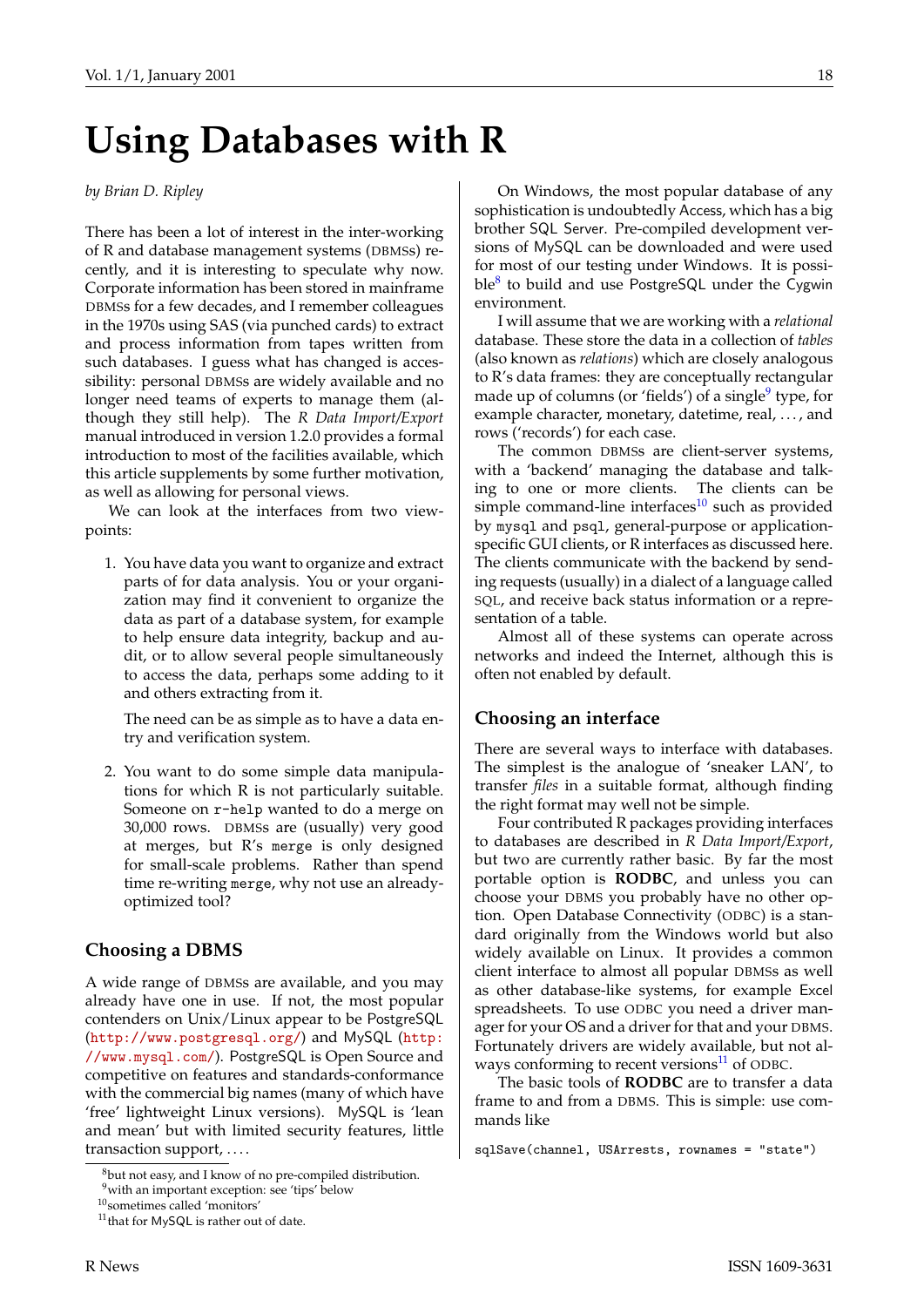sqlFetch(channel, "USArrests", rownames = TRUE)

to copy the R data frame to a table<sup>12</sup> in the database, or to copy the table to an R data frame. However, if we want to do more than use the database as a secure repository, we need to know more. One thing we can do is ask the DBMS to compute a subset of a table (possibly depending on values in other tables), and then retrieve the result (often known as a *result set*). This is done by sqlQuery, for example (all on one line)

```
sqlQuery(channel,
  "select state, murder from USArrests
  where rape > 30 order by murder")
```
which is the SQL equivalent of the R selection

```
z <- USArrests[USArrests$Rape > 30,
               "Murder", drop = FALSE]
z[order(z[,1]), drop = FALSE]
```
Indeed, almost anything we want to do can be done in this way, but there are shortcuts to a lot of common operations, including sqlFetch and sqlSave. As another example, let us perform the (tiny) merge example in a database.

```
sqlSave(channel, authors)
sqlSave(channel, books)
sqlQuery(channel,
  "SELECT a.*, b.title, b.otherauthor
  FROM authors as a, books as b
  WHERE a.surname = b.name")
```
This is of course pointless, but the technique it illustrates is very powerful.

There is a package<sup>13</sup> RPgSQL that provides a sophisticated interface to PostgreSQL. This provides analogues of the facilities described for **RODBC**. In addition it has the powerful notion of a *proxy data frame*. This is an object of an R class which inherits from data frames, but which takes little space as it is a *reference* to a table in PostgreSQL. There will be an advantage when we are accessing smaller parts of the data frame at any one time, when the R indexing operations are translated to SQL queries so that subsetting is done in PostgreSQL rather than in R.

#### **Traps and tips**

Things are not quite as simple as the last section might suggest. One problem is case, and one solution is only ever to use lowercase table and column names. As the mixtures of cases in the examples thus far suggest, many DBMSs have problems with case. PostgreSQL maps all names to lowercase, as does MySQL on Windows but not on Linux, Oracle maps all to uppercase and Access leaves them unchanged!

In a similar way the R column other.author was changed to otherauthor in the system used for the merge example.

Another problem is row-ordering. It is safest to regard the rows in a table as unordered, in contrast to a data frame, and indeed the optimization process used in executing queries is free to re-order the results. This means that we do need to carry along row names, and this is done by mapping them (more or less transparently) to a column in the table. It also explains why we sorted the results in the sqlQuery example.

Care is needed over missing values. The one exception to the rule that all entries in a column of a table must be of a single type is that an entry is allowed to be NULL. This value is often used to represent missing values, but care is needed especially as the monitors do not visually distinguish an empty character field from a NULL, but clients should. Michael Lapsley and I re-wrote **RODBC** to handle all the possibilities we envisaged.

We have so far given no thought to efficiency, and that is how it should be until it matters. Tuning databases is an art: this involves judiciously creating indices, for example. Hopefully research advances in database systems will percolate to more intelligent internal tuning by widely available DBMSs.

Another issue is to take care over is the size of the result set. It is all too easy to write a query that will create a result set that far exceeds not just the available RAM but also the available disc space. Even sensible queries can produce result sets too large to transfer to R in one go, and there are facilities to limit queries and/or transfer result sets in groups.

#### **The future**

Hopefully one day in the not too far distant future the R interfaces will be much more similar than at present, but that does depend on contributors looking at each other's designs.

It will be good to see more use of R's various types and classes, for example for times and monetary amounts.

There is a further fascinating possibility, to embed R inside a DBMS. Duncan Temple Lang mentions embedding R in PostgreSQL in a document<sup>14</sup> on the R developer's Web site. I don't have access to such a system, but his description is

> The initial example [. . . ] was embedding R within PostgreSQL for use as a procedural language. This allows (privileged) users to define SQL functions as R functions, expressions, etc.

<sup>&</sup>lt;sup>12</sup>probably named in lower case as here.

 $13$ <sup>w</sup> which as far as I know it has only been used under Linux/Unix. <sup>14</sup><http://developer.r-project.org/embedded.html>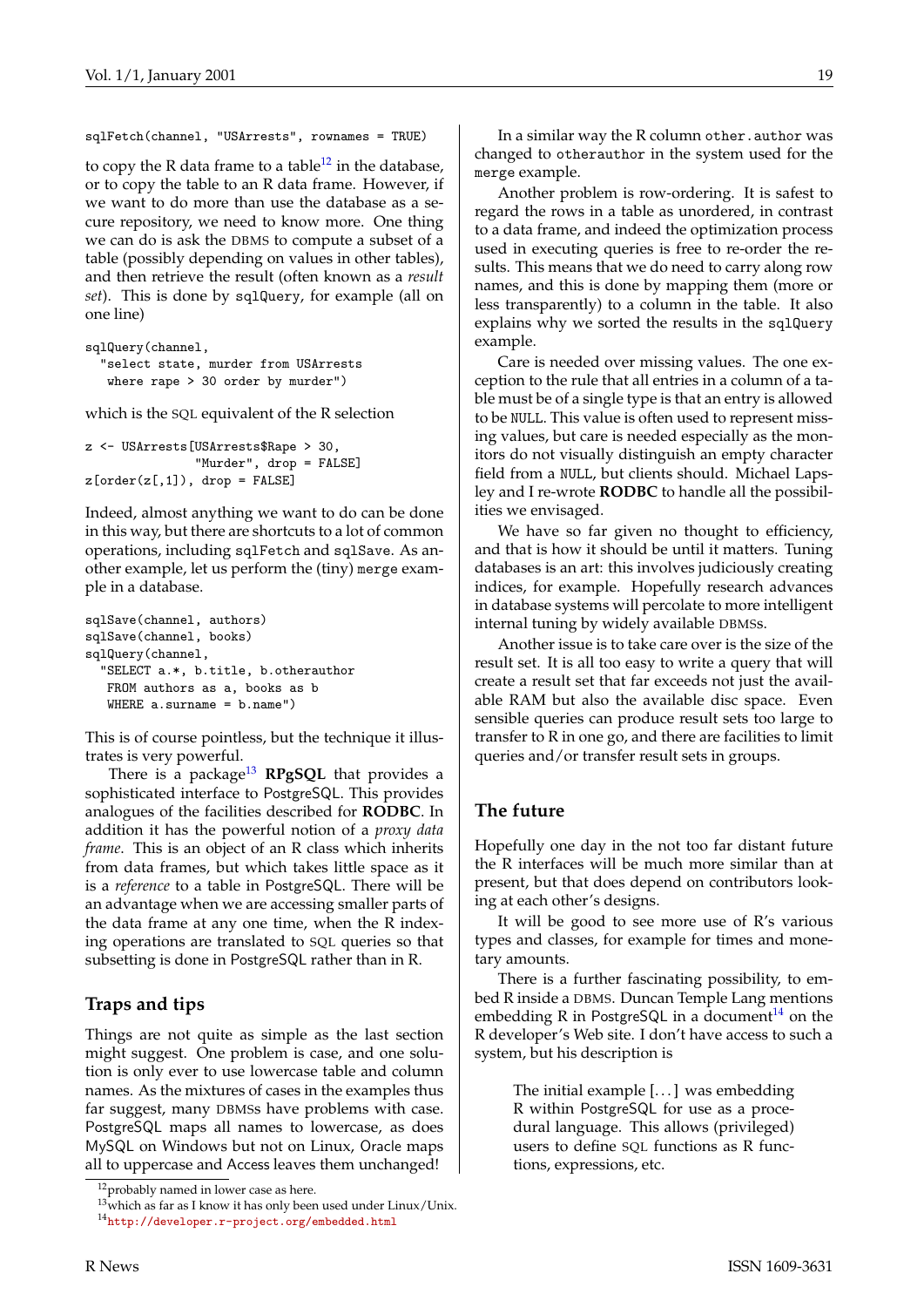from which I gather that the (already rather extended) dialect of SQL can be extended by userdefined functions that call R to compute new columns from old ones.

We are exploring R–DBMS interfaces in data mining applications. There databases can be large but are perhaps growing slower than computing power. For example, insurance databases already cover around 30 million drivers. The idea is to use the DBMS not just to extract subsets for analysis but also perform cross-tabulations and search for exceptions.

*Brian D. Ripley University of Oxford, UK* [ripley@stats.ox.ac.uk](mailto:ripley@stats.ox.ac.uk)

## **Rcgi 4: Making Web Statistics Even Easier**

*by M.J. Ray*

Webservers allow browsers to run a selection of programs chosen by the webmaster, via the Common Gateway Interface which defines how inputs are passed from browser to program and output passed back again. Naturally, it is possible to make R one of the available programs by using a "wrapper script" to translate between standard R input and outputs and CGI. Rcgi is such a script and has just been revised for a new, more powerful and easier-to-install release.

#### **Benefits**

Rcgi has been developed in response to a perceived need at the University of East Anglia. Even though we can provide students with their own copies of the R software for free, there are two principal reasons why it is still useful to provide access to our installation over the internet.

The first is that not all students have their own workstations. While this may change eventually, many students use the campus's open access computing facilities. Our department can manage software on only a small proportion of these machines, so for the others a web interface is simpler to access and insulates us from configuration changes beyond our control. As long as the computer can still run a web browser, they can use Rcgi.

Feedback from students on our third-year course (who were the first to use the system) suggests that the web front-end is popular partly because of its "batch mode" of operation, running some commands and returning the output, together with the commands for editing and resubmission.

The second and increasingly important benefit of Rcgi is the ability for the lecturer to provide worked examples to the students with the option of leaving spaces for the students to contribute their own data to the examples. Rather than having to write their own CGI programs for each example, lecturers need only write the HTML for the page (which many know already) and the program in the R language.

### **Example**

Take the following snippet of R code, which defines a vector of numbers and generates the basic summary statistics for them:

test <- c(1,45,2,26,37,35,32,7, 4,8,42,23,32,27,29,20) print(summary(test))

which has the output

Min. 1st Qu Median Mean 3rd Qu. Max. 1.00 7.75 26.50 23.13 32.75 45.00

For an elementary statistics course, the lecturer may wish to provide this as a worked example, but allow the students to change the values in the "test" list. The HTML code to do this is:

```
<form method='post'
      action='/cgi-bin/Rcgi'>
<input type='hidden' name='script'
      value='test <- c(' />
<input type='text' name='script'
value='1,45,2,26,37,35,32,7,
      4,8,42,23,32,27,29,20' />
<input type='hidden'
      name='script' value=')
      print(summary(test))
       ' />
<input type='submit' value='go!' />
</form>
```
and a view of the data entry page and the results returned from Rcgi are included in figure [4](#page-20-0). Hopefully by the time that this article appears, this example will be back online at the Rcgi site (address below).

Note that the code executed is displayed directly below the output, offering the student the chance to examine and modify the R program. Hopefully, they can learn from this experimentation in a similar way to having the entire system on their own computer.

The most commonly suggested point for improvement was the installation procedure, which was previously completely manual. The usual Unix make program is used to install the new release, with a script that attempts to locate the various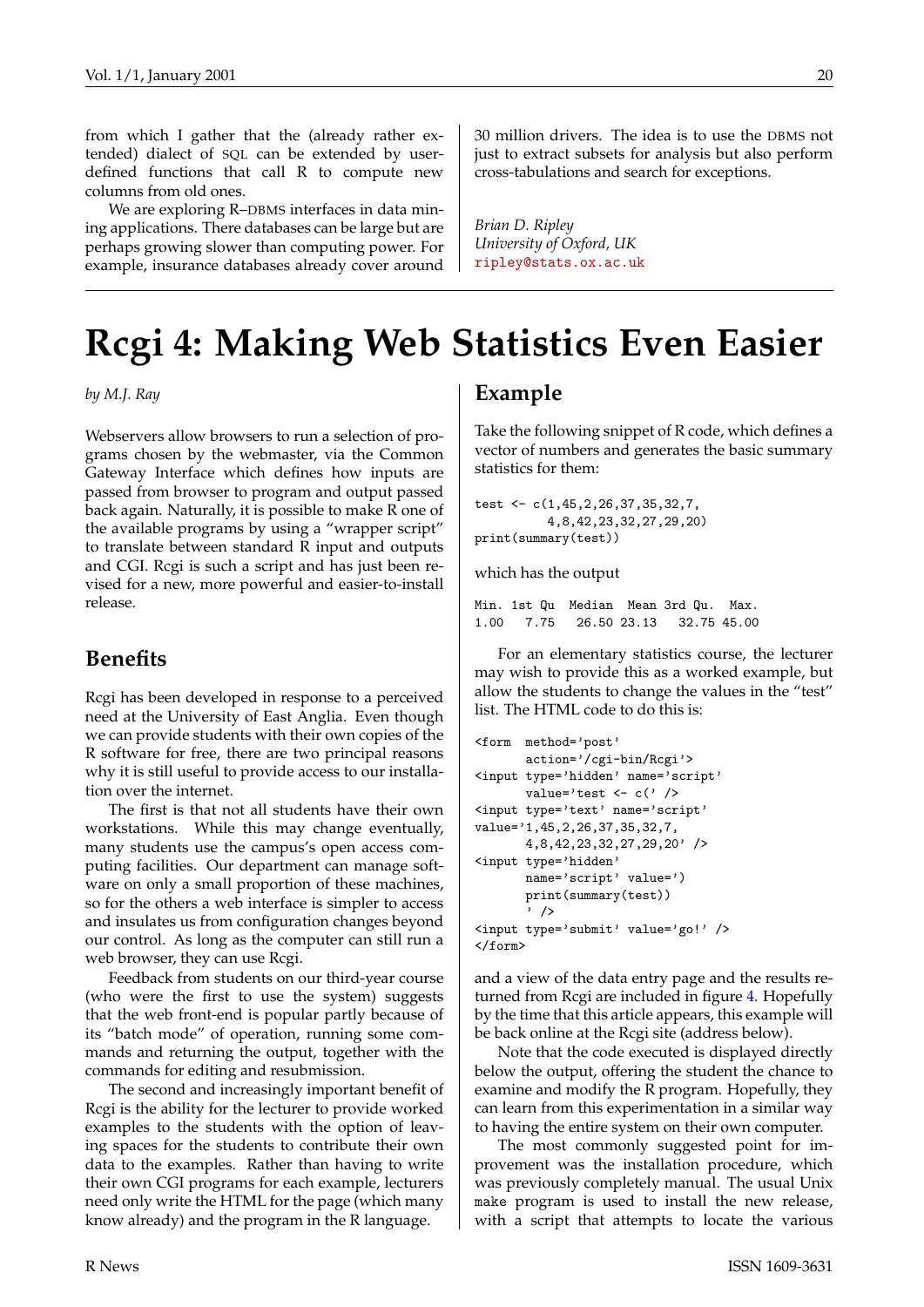

Figure 4: Screenshots of the results of the example HTML

<span id="page-20-0"></span>programs it requires and build a module called 'Rcgi::SystemPrograms' detailing the location of some system programs required. The installer is still advised to review the scripts to make sure the details found are correct, though.

Other forthcoming improvements include better security checking (which is fairly basic at the moment) and better load balancing and session management. However, it is already a useful and popular system with a growing user community, with a mailing list available for help and development. The download site is [http://stats.mth.uea.ac.](http://stats.mth.uea.ac.uk/Rcgi/) [uk/Rcgi/](http://stats.mth.uea.ac.uk/Rcgi/).

*M.J. Ray University of East Anglia, Norwich, UK* [mjr@stats.mth.uea.ac.uk](mailto:mjr@stats.mth.uea.ac.uk)

# **Omegahat Packages for R**

*by John M. Chambers and Duncan Temple Lang*

## **Overview**

As part of the Omegahat project ([http://www.](http://www.omegahat.org/) [omegahat.org/](http://www.omegahat.org/)), we are developing a collection of packages to support new directions in programming in the S language, as implemented in R ([http:](http://www.r-project.org/) [//www.r-project.org/](http://www.r-project.org/)) or in S-Plus ([http://www.](http://www.insightful.com/products/splus/) [insightful.com/products/splus/](http://www.insightful.com/products/splus/)). The packages we describe here illustrate ways to communicate between R and other languages and applications. You may find the packages useful if you want to access code from R that is written in another language, or call R functions from another programming lan-

guage or application. This includes the notion of embedding R in such a package, or vice versa.

We also comment on future approaches to writing such software, with particular reference to making it available in both R and S-Plus.

We start with a very brief description of each of the available packages. More details can be found at the Omegahat web site ([http://www.omegahat.](http://www.omegahat.org/) [org/](http://www.omegahat.org/)). You can find a slightly lengthier description of how the packages relate to each other and the current tools in the sections below. We also plan to describe individual packages in future editions of the R newsletter. Please note that all of these packages are work-in-progress, at various different stages of evolution. We would be very appreciative of any com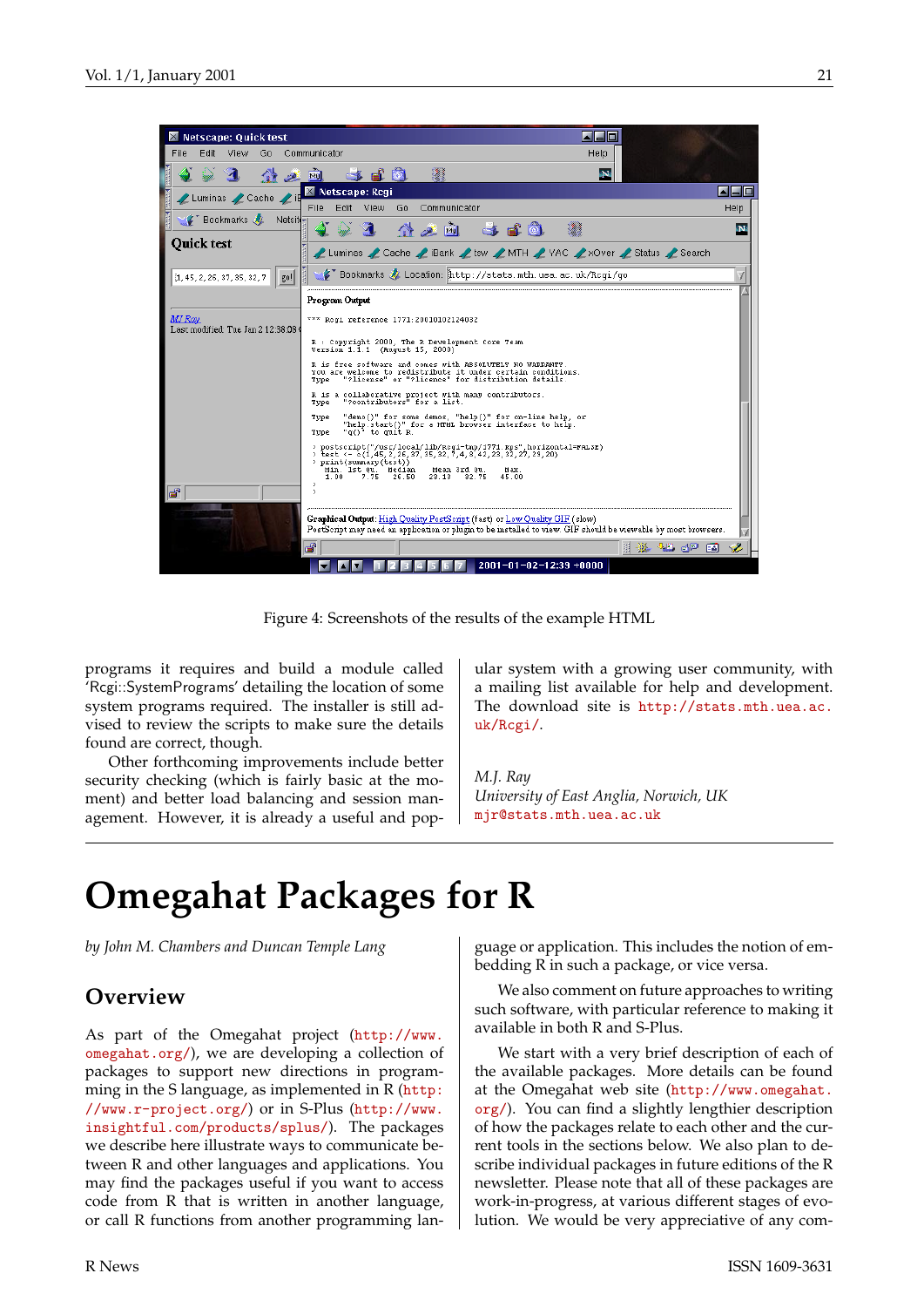ments on any of the topics.

## **The packages**

There are currently five packages that provide different ways to communicate between R/S-Plus and other languages and applications:

- **XML** facilities for reading and writing XML documents in S, allowing easier data exchange between S and other applications;
- **Java** an interface for calling software written in Java from R and R functions from Java, and includes an R graphics device which uses the Java graphics facilities and can be customized using S functions;
- **RSPerl** an interface for running Perl inside R, and R inside Perl so that one can create Perl objects, and invoke their methods and Perl subroutines from R, and vice-versa;
- **Python** like the Perl and Java interfaces, this allows R functions to be called from Python scripts and Python classes, methods and functions to be called from R;
- **CORBA** dynamic facilities for invoking methods in other applications, on other machines and written in a different language and also providing these types of server objects in S itself. In other words, this provides a high-level mechanism for distributed computing in S.

## **Inter-system interfaces**

While S is a general programming language with which one *can* do almost anything, it is not always the most appropriate tool. Most of us will have encountered situations in which it is better to use other software, whether it be motivated by the need for efficiency or just accessing functionality already written in another language. The interfaces from S to subroutines in C or FORTRAN and to shell commands have been around a long time and provide the basic mechanisms to access other software. The new interfaces provide access to new languages. They also provide *better* interfaces, both in terms of how they communicate and also in the ability to embed the S language software in other systems. Embedding is important if we want to bring statistical software to the users of non-statistical systems.

The inter-system interfaces provide three basic ways to communicate between R or S-Plus and other applications. The first is to share data in a common format. We suggest using XML, the eXtensible Markup Language to do this. The next approach is to embed the application within R or vice-versa allowing direct communication within a single process housing the two systems. The **Java**, **RSPerl** and **Python** packages do this for each of these different languages. The last approach is to support interprocess, inter-machine communication and for this we use CORBA.

XML provides a way of specifying data so that it is self-describing and can be read by different applications from a single source. XML provides a way of saying what gets transferred between the applications, not how, be it files, URLs, sockets, databases, etc. The inter-language and CORBA interfaces provide the mechanism of how data is transferred, but focuses more on the exchange of functionality between the systems. We won't make further mention of the XML approach here as it is described in another article in this newsletter.

### **Perl, Python and Java**

The Perl, Python and Java interfaces allow one to create objects, call functions and methods, and evaluate expressions in these languages as if they were local to R. A module or package written in any of these languages can be installed and loaded into the session without having to write any special code. Thus, you can use Perl's modules to access network services, Web facilities, operating system functions, etc. Similarly, one can use any of Python's rich set of modules and any package implemented in Java, including building graphical interfaces, communicating with databases, etc. Additionally, from R, we can even find out what modules, classes, routines and methods are available to us from these different systems and how to call them.

An immediate consequence of these interfaces is that one can replace calls to scripts in each of these languages with a direct call to evaluate an expression in Java, Python, or Perl. In other words, rather than calling a script written in any of these languages via the system function, we can call the language directly within the R session and have it execute that script. For example, we can use .PerlExpr to evaluate a Perl expression or .PythonEvalFile to execute a Python script.

Direct calls have some key advantages: we avoid starting a new process each time; results from earlier evaluations can be used in future evaluations; and objects are returned rather than lines of text containing these values. In fact, we can return *references* to objects, meaning that, say, the Java object can stay in Java rather than being converted and copied to R.

Let's consider a simple example. Using Java/Omegahat embedded inside R, we create a new window containing a button. We can then do some additional computations in R and return to Java to access the button and set the text it displays.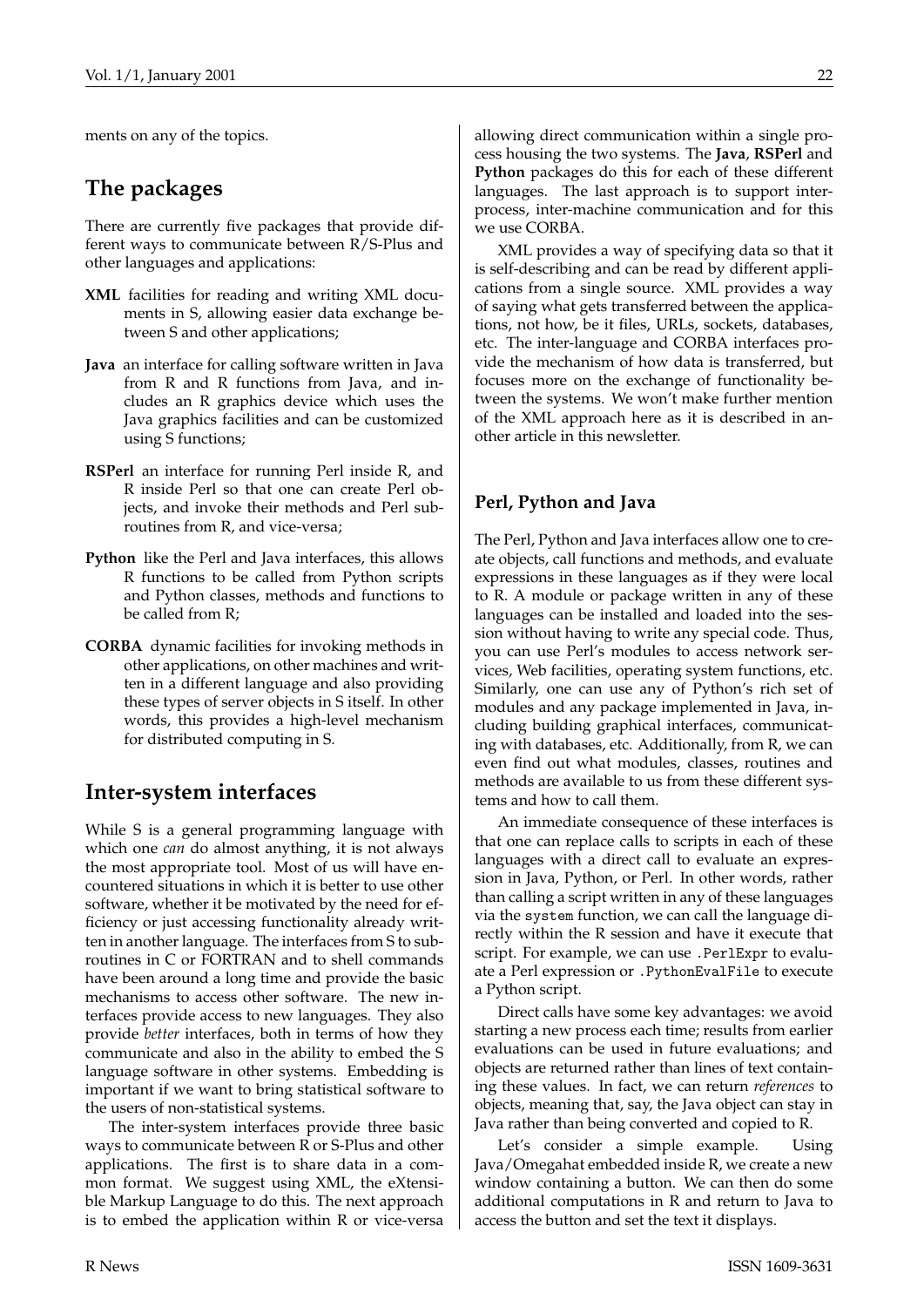```
.OmegahatExpression("f = new
 GenericFrame(b = new JButton('No text'))")
  ... # S code
.OmegahatExpression("b.setText('Get help')")
```
While using strings to send instructions to the other language may appear convenient at first, it is clumsy, error-prone and inefficient. Instead, it is better to invoke routines and methods directly from within the S language, passing the arguments as regular S objects, avoiding the awkward and limiting pasting of the arguments together to form the expression as a string. For example, we can create a network news reader, set the news group to read and get the first article with the S commands

```
news <- .PerlNew("News::NNTPClient")
msgNums <- news$group("comp.lang.python")[[1]]
news$article(as.integer(msgNums[[1]]))
```
The R-Perl interface handles invoking the corresponding methods in the NNTP object in Perl and converting both the arguments and the results to and from Perl.

This approach makes these foreign routines appear as if they are local S functions and leads to richer and more flexible results. The "magic" behind the interface is that we can refer to objects in these other languages directly as if they are local to S, and the interface handles the references appropriately. Clearly, in the Java example above, there is no sensible way to copy the button or the window/frame to an R object. In fact, we want to leave it in Java and manipulate it in subsequent R calls, such as

```
.Java(b, "setText", "Get Help")
```
Each of these interfaces also provides a mechanism for calling S code from that other language. This means that we can call code in that other language and have it callback to R during the execution of that code. Also, it means that users of those languages can access sophisticated statistical software in a way that is familiar to them without having to learn yet another language.

#### **Inter-process communication: CORBA**

The approach of embedding other applications and languages within the S session does not work easily for all systems. For example, sometimes we will want to run these other systems on a different machine. So, we need a way to access functionality in other processes to things such as retrieving or updating the data in a spreadsheet; allowing computations to be displayed in a GUI, etc.

The **CORBA** package ([http://www.omegahat.](http://www.omegahat.org/RSCORBA/) [org/RSCORBA/](http://www.omegahat.org/RSCORBA/)) provides this functionality, allowing users to call methods in remote objects as if they were local S functions. The remote objects can potentially be in a different application, running on a different machine and developed in a different programming language. Also, S users can offer facilities to other applications by creating CORBA servers using S objects and functions. They do not need to fuss with any of the details of using CORBA with C/C++.

In addition to being able to share functionality from other applications, the **CORBA** package provides a simple, high-level way to implement efficient and structured (i.e. fault tolerant and synchronized) parallel/distributed computing. All one need do is have different R processes running on different machines, each of which provides a CORBA server to perform part of bigger task. Then one R process acting as the manager calls these methods in the different servers as background or asynchronous tasks which run concurrently.

In addition to these interfaces, we are also working on embedding R in the Postgres database management system, the Apache Web Server and within Netscape.

## **The S language**

The S language, originally developed at Bell Labs, has become a widely used medium for doing data analysis and for implementing the results of statistics research. Its influence was recognized in the 1998 ACM Software System award.

What about the future of S? What steps can we take that will increase its usefulness and relieve some of the current difficulties?

## **Compatibility between R and S-Plus**

We regard as a major goal to define and support a growing compatibility at the level of an Application Programmer Interface between R and S-Plus. Much of the software described in this article can run in both R and S-Plus. This means that users of these and other new packages can take advantage of other facilities in both languages, or work on platforms that are only supported by one of the implementations.

There are many ways to make new software available in both implementations of the S language. Other things being equal, one would like the differences in the implementation to be minimized. To do this, one needs software and guidelines that implement a subset of the S language compatibly for both systems. As time goes by, we want that subset to grow.

A natural side-effect of such an approach is a possible "standard" for the S language. An agreement among users and those responsible for S-Plus and R on a standard application programming interface for the S language would enhance the value of the language. Potential users and programmers would be encouraged that software written against such a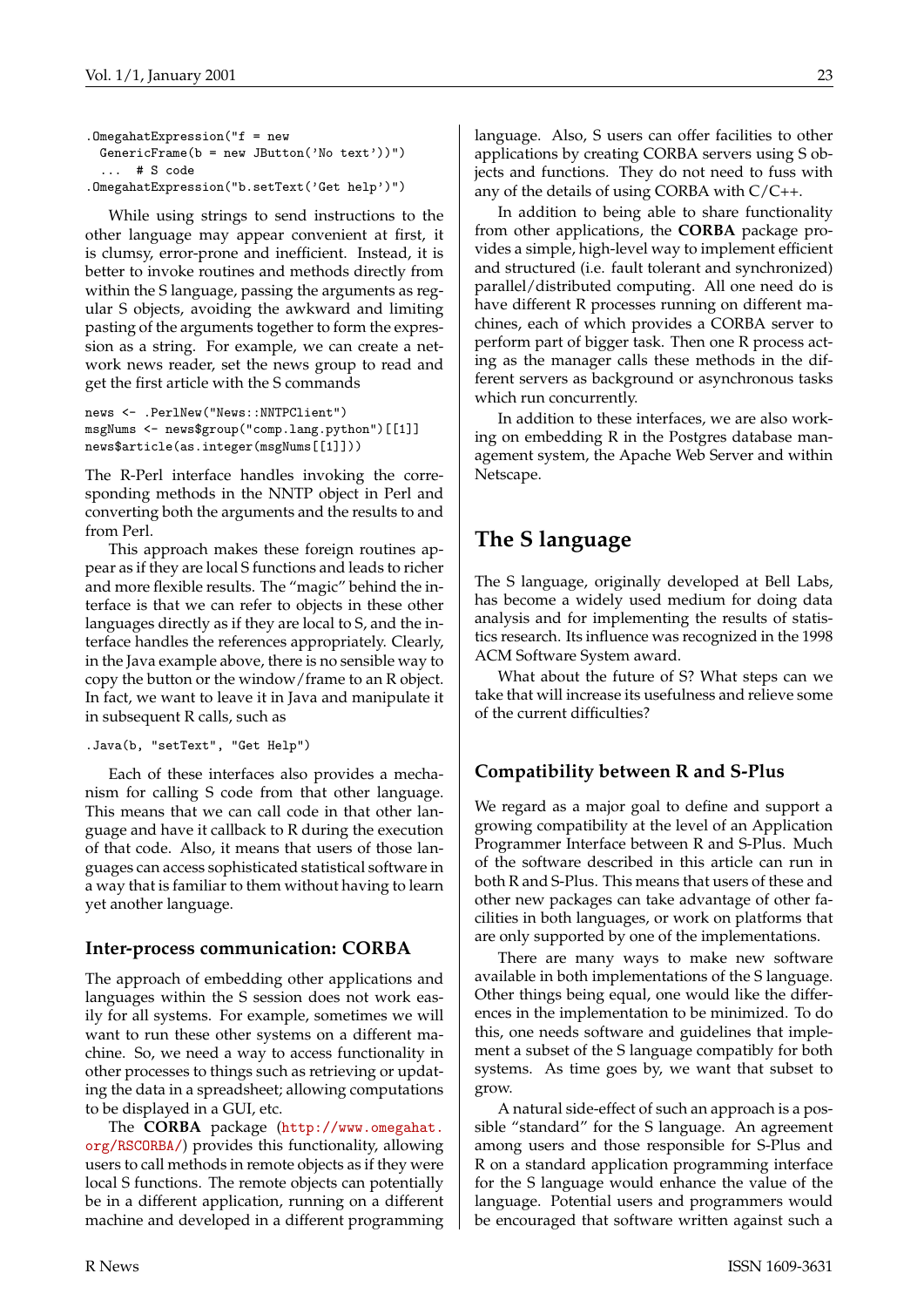standard would be widely usable, just as such assurances are important for those programming in languages, such as C and C++, for which an agreed standard is available. Ongoing work in the Omegahat project will, we hope, encourage discussion of such a standard.

### **Summary**

We have described very briefly some ongoing work, part of the Omegahat software, that provides facilities to programmers in R and S-Plus. Using these, you can connect software in the S language in an effective way to many other computing tools. Wherever possible, the resulting software should be directly usable in both R and S-Plus.

We encourage readers to get more information from the Omegahat website ([http://www.omegahat.](http://www.omegahat.org/) [org/](http://www.omegahat.org/)), and to try out the components that seem interesting for your applications. Because Omegahat is a joint, open-source project, we also particularly encourage suggestions and contributions to any of these efforts.

*John M. Chambers Bell Labs, Murray Hill, NJ, U.S.A.* [jmc@research.bell-labs.com](mailto:jmc@research.bell-labs.com)

*Duncan Temple Lang Bell Labs, Murray Hill, NJ, U.S.A.* [duncan@research.bell-labs.com](mailto:duncan@research.bell-labs.com)

## **Using XML for Statistics: The XML Package**

*by Duncan Temple Lang*

XML, the eXtensible Markup Language is fast becoming the *next big thing* in computer applications and the Web. Along with the usual hype, there really is some substance and XML will probably turn out to have non-trivial relevance for statistics. In anticipation of this, we in the Omegahat project (<http://www.omegahat.org/>) have added an S package (i.e., works with both R and S-Plus) to both read and write XML. In this short article, we will outline some of the problems for which XML is a natural solution, and then describe what XML is, and some other areas in which XML technology is being exploited. Then we will take a brief look at some of the aspects of the R/S-Plus **XML** package. More information on the functions can be found at <http://www.omegahat.org/RSXML/>.

## **Using XML for datasets**

Many of us are familiar with receiving the contents or values of a dataset in one file and a description of the dataset and its format in another file. Another problem is when the dataset is given as a set of files where records in one file correspond to records in the other files. In either case, the user must figure out the exact format and appropriate commands to group the values so as to read the values into into the data analysis environment. For example, the user must know whether some of the (initial) lines are comments; whether the first row of data contains variable names or is an actual record; how are missing values represented; whether integer values in a column represent a factor, a real valued-variable, or actually an

integer; etc. The separation of the auxiliary information such as the ones just listed and other details such the author, the version of the dataset, the contact address, etc. can make it harder to process and ensure that the data has been read correctly.

When the datasets are not simply tables of numbers or strings, things quickly get more complicated. For example, if each record contains a different number of observations for a particular variable (i.e., ragged rows), some representation must be encoded into the ASCII file indicating which values are associated with which variable. Similarly, if the data frame of interest contains actual S objects that are not merely simple scalars, but are made up of a collection of values (e.g., the first two values of a record define a time interval object), we need to process these in a separate step after reading all the values using read.table.

If we could provide structure and additional information to data, we could also combine different, related datasets. For example, we can have both data about computers in a network and also the topology of that network in different parts of the same file. Also, we could add auxiliary information such as the number of records, the number of elements in a list, etc. This makes it easier and more efficient to read into S.

In order to address these issues, we need to find a way to add this type of structural information to the values. To do this, we need to agree on a format and then develop tools to read and write data using this format. And we need to develop these tools for different systems such as R, S-Plus, Matlab, SAS, etc. Well this seems like a lot of work, so we should look for an existing format that allows us to add our own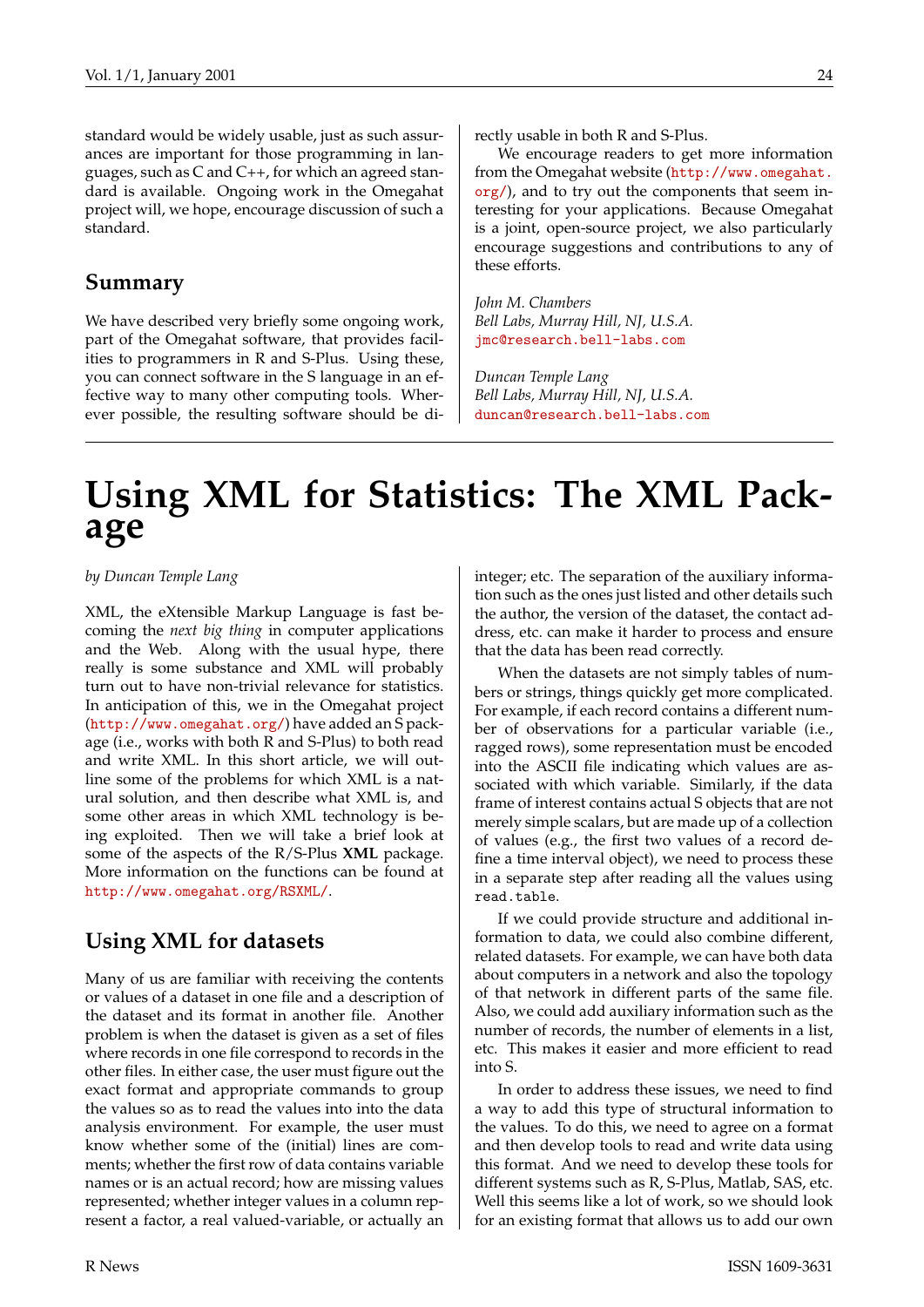types of information and which has existing tools to read and write data in this format. And this is exactly what XML is good for.

## **What is XML?**

XML stands for eXtensible Markup Language. It is a general version of the familiar HTML. XML is "eXtensible" in the following way. While HTML has a fixed set of elements such as <H1>, <H2>, <TABLE>, <TR>, <A>, etc., XML allows one to define new tags or elements and the allowable attributes they support. In its simplest terms, XML is a general way of describing hierarchical data, i.e., trees. Nodes are represented as names with named attributes and subnodes, i.e.

```
<nodeName name="value" name="value">
 <subNode>...</subNode>
</nodeName>
```
How can we represent a dataset as a tree using XML? Simply by having the different elements such as row and variable names, the different records and the values within each record be introduced by XML tags. For example, we might markup the Motor Trend Car Data (mtcars) dataset in the following way:

```
<dataset numRecords="32">
 <variables number="11">
   <variable id="mpg">
     Miles Per U.S. Gallon
    </variable>
    <variable id="cyl">
     Number of cylinders
    </variable>
    ..
 </variables>
 <records>
    <record>
      <real>21</real>
      <int>6</int>
      \langlena/>...
    </record>
    ...
  </records>
</dataset>
```
With the ability to introduce new elements such as <dataset>, <variable>, etc., it is essential that software can interpret this so that it can convert this specification of a dataset to, for example, an S data frame. For this, S must expect certain tags and attributes an interpret them appropriately to create a dataset. We define these tags and the relationships between them in what is called a DTD—Document Type Definition. This is like a LATEX style sheet, and characterizes a class of documents with the same structure. It specifies how the elements of a document are related and what are the valid attributes for each element.

Another difference between HTML and XML is that HTML is concerned with how things appear on a page or in a browser, whereas XML deals with the structure of data and the relationships between the different nodes. However, we often want to display XML documents such as the dataset above and have it be typeset in a nice way. This is where XSL, the eXtensible Stylesheet Language, enters the picture. XSL allows one to say specifies rules which control how XML elements are transformed to other XML elements, including HTML, and indirectly to T<sub>E</sub>X, PDF (via FOP), etc.

This separation of structure from appearance and the ability to easily transform XML documents to nicely rendered HTML, TeX, PDF, etc. files is one reason why XML is so useful. It allows us to put in real information about data that can be easily accessed from software. There are other reasons why XML is likely to be successful. The fact that is reasonably simple and builds on people's familiarity with HTML makes it likely that people will be able to use it. Since there is no company that controls the specification or has a singularly vested interest in controlling how it evolves, it has a good chance of being accepted widely and becoming a generic standard. Perhaps the most important reason that XML may succeed is the existence of a vast collection of applications and libraries for most common programming languages to parse XML, generate and edit XML, and convert XML to other formats using XSL. The support for different languages means that data in XML is essentially application independent and can be shared across different systems. Finally, XML is not a new technology. It is a simplification of SGML (Structured Generalized Markup Language) that has been in existence for about 20 years. Thus, XML has benefited from years of experience.

## **Other uses**

We have seen how statisticians can use XML to share datasets across different applications. We can also use XML as an alternative format for saving R sessions and S objects in general. In other words, when S objects are written to disk, they can be stored using an XML format. This provides a convenient mechanism for sharing objects between R and S-Plus via a single copy of the object, reducing both the storage space and the work to convert them. Many types of these S language objects could also be read into XLisp-Stat, Octave and Matlab from their XML representation with little effort.

While we can use XML for our own purposes, it is important to think of XML as a way to exchange data with other disciplines too. XML is becoming very widely used for a variety of different applications. For example, many of the Microsoft applications use XML as one of their storage formats. Similarly, the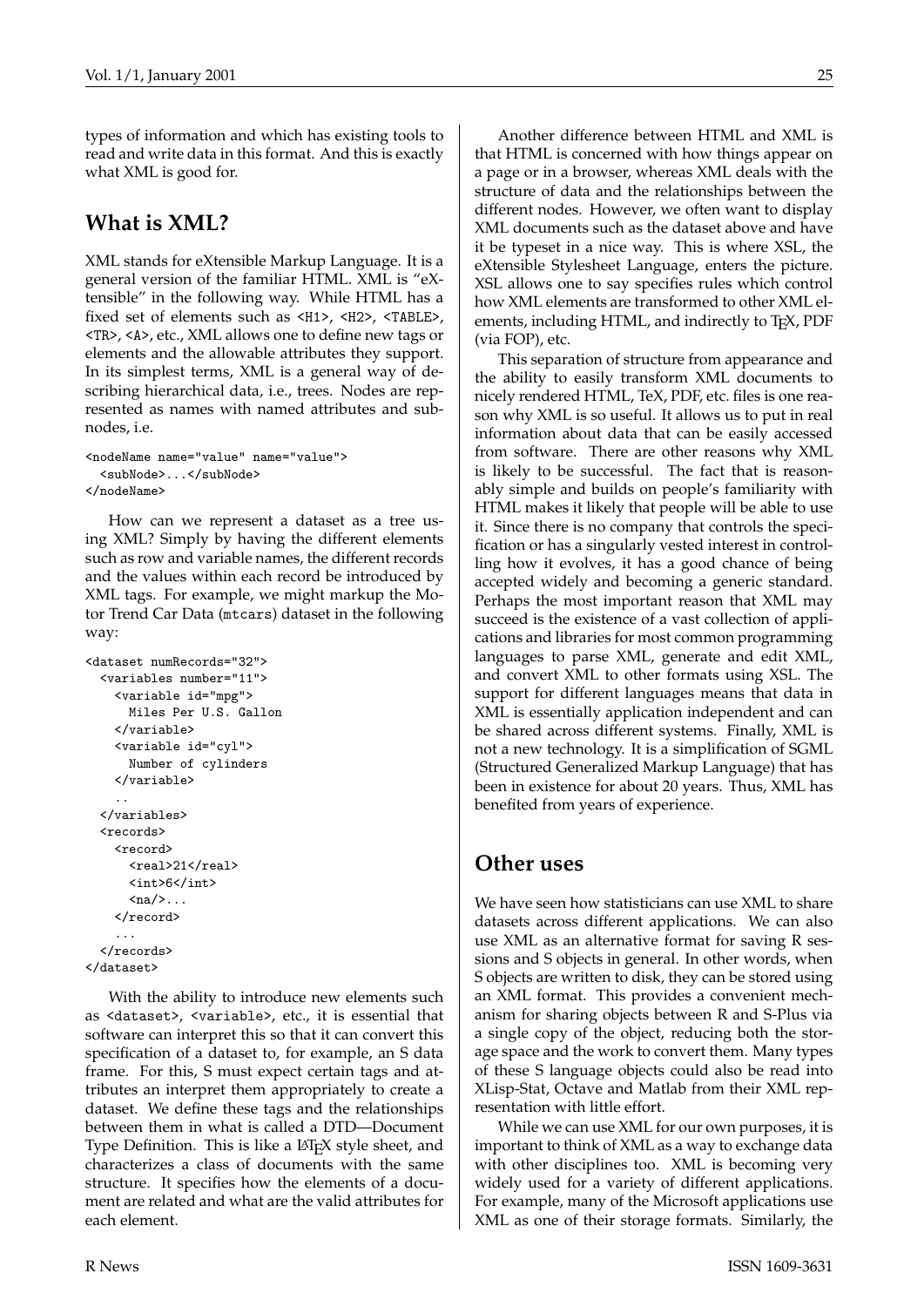Gnumeric spreadsheet and other tools create output using XML. Businesses are using it to store information such as catalogs, documents, forms, etc. Many database systems now produce XML output as the result of queries. Also, business-to-business transactions are frequently defined by XML messages. And the Simple Object Access Protocol (SOAP, [http:](http://www.develop.com/soap/) [//www.develop.com/soap/](http://www.develop.com/soap/)) is a way to use XML for distributed computing.

In addition to these more context specific uses of XML, there are several general purpose document type specifications (DTDs) that will prove to be relevant for statistics. These include:

- **MathML** Mathematical formulae and expressions can be specified using MathML. The major browsers are adding facilities for rendering these within HTML documents. We might use MathML to represent formulas and mathematical functions which can be used in model fitting and trellis plots; contained in documentation; and passed to symbolic math environments such as Mathematica and Maple which can read and write MathML.
- **SVG** The Scalable Vector Graphics ([http://www.](http://www.w3.org/Graphics/SVG/Overview.htm8) [w3.org/Graphics/SVG/Overview.htm8](http://www.w3.org/Graphics/SVG/Overview.htm8)) DTD provides a way to use XML to specify graphics, i.e., drawing, text and images. We might use this for describing plots generated in S, or rendering plots in S that were created in other systems. SVG supports dynamic and interactive plots, and even animation. There are already plug-ins for browsers that render SVG content.
- **GML** The Geography markup language (GML) is used for representing "geographic information, including both the geometry and properties of geographic features". This includes maps, for example.
- **Bioinformatics** Bioinformatic Sequence Markup Language (BSML) and a variety of other markup languages have been proposed for different aspects of genetic data.

There is a staggeringly large number of other domain-specific uses of XML listed at OASIS that may be worth browsing to see how people are using XML ([http://www.oasis-open.org/cover/](http://www.oasis-open.org/cover/siteIndex.html#toc-applications) [siteIndex.html#toc-applications](http://www.oasis-open.org/cover/siteIndex.html#toc-applications)).

XML schema is a new topic that will be interesting for us. It allows us to specify not only the structure of a document, but also give information about the types of different XML elements (e.g., <real> is a real number, <int> is an integer, etc.). Essentially, it allows type specification. This would allow us to read XML documents more efficiently and even to automatically generate C code to read datasets into S.

We have also started using XML for documenting S functions and datasets. This gives us an easier format to manipulate than the '.Rd' files so that we can add enhanced functionality to the documentation system (e.g., multiple, separate examples; output from commands; test code and output; etc.) in a more structured way. And we are working on ways to use XML for generating reports or statistical analysis output which are "live" documents containing text, code, output and plots that can be re-run with different datasets, etc.

## **The XML package**

Now that we have discussed what XML is and what it can be used for, we should describe the basics of how to use the **XML** package in R. As we mentioned, XML is basically a way of representing trees. So, the basic functions of the **XML** package provide ways to read XML documents into R as a list of lists (i.e., a tree) and then access and manipulate the nodes in these trees using the familiar [ and [[ S operators.

The primary function of the package for reading XML documents is xmlTreeParse which returns the tree of XMLNode objects. Because we use Dan Veillard's C-level libxml parser, the XML can be read from a regular file, a compressed file, a URL or directly from a string. For example,

```
doc <-
  xmlTreeParse(paste("http://www.omegahat.org/",
                      "RSXML/examples/prompt.xml",
                      sep = "")doc \leq-
  xmlTreeParse(system.file("data", "mtcars.xml"))
```
The result contains not just the tree of *XMLNode* objects, but also information from the document's DTD. We can extract the different elements of tree by tag name or index. For example, we can get the first node

root <- xmlRoot(doc) root[[1]]

which gives the collection of 11 <variable> nodes. We can get the first record either as

```
root[[2]]
```
or

```
root[["record"]]
```
We will usually want to do something with the tree and convert its contents to another form. This can be done after the call to xmlTreeParse and the tree has been created. Alternatively, we can provide one or more functions to xmlTreeParse which act as "handlers" for the different XML elements. These can process the XMLNode object associated with that XML element as it is encountered in the parsing and the function can return any object it wants to be put into the tree (including NULL to remove it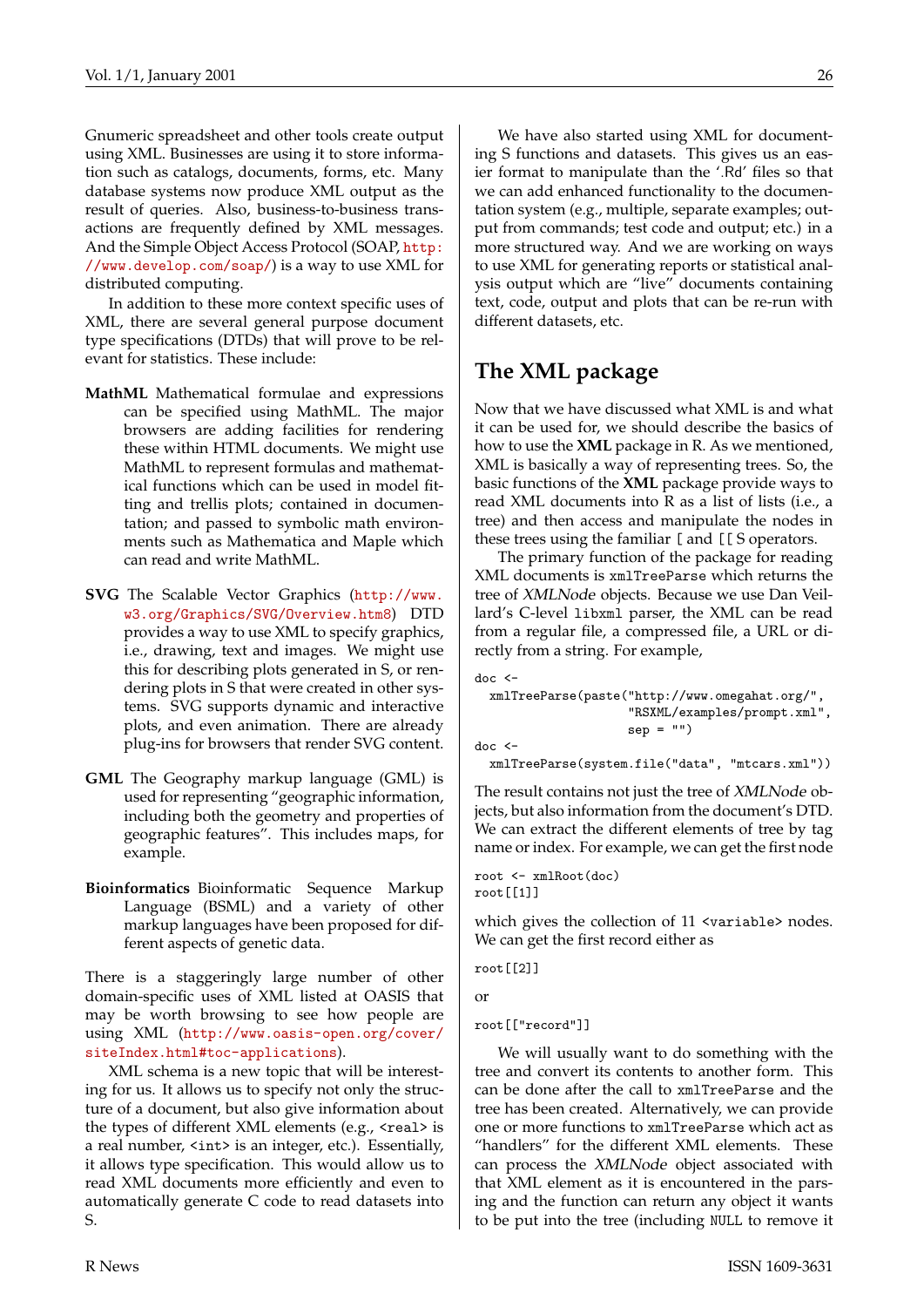from the tree). The use of handlers allows us to build quite simple filters for extracting data. For example, suppose we have measurements of height taken at monthly intervals for different subjects in a study, but that potentially different numbers of measurements were taken for each subject. Part of the dataset might look like

```
<record><id>193</id>
  <height unit="cm">
    <real>140.5</real>
    <real>143.4</real>
    <real>144.8</real>
  </height>
</record>
<record>
  <id>200</id>
  <height>
    <real>138.4</real>
  </height>
</record>
```
Now, suppose we want to get the records for the subjects which have more than one observation. We do this by specifying a handler for the <record> tags and counting the number of sub-nodes of the <height> element.

```
xmlTreeParse("data",
 handlers=list(record=function(x,...)
    ifelse(xmlSize(x[["height"]]) > 1, x, NULL)))
```
This will discard the second record in our example above, but keep the first. We should note we can also use XSL to filter these documents before reading the results of the filtering into S. More sophisticated things can be done in S, but XSL can be simpler at times and avoids a dependency on S. The good thing is that we have the luxury of choosing which approach to use.

The package also provides other facilities for reading XML documents using what is called event or SAX parsing which is useful for very large documents. Also, users can create XML documents or trees within S. They can be written to a file or a string by incrementally adding XML tags and content to different types of "connections".

## **The future**

XML provides an opportunity to provide a universal, easy-to-use and standard format for exchanging data of all types. This has been a very brief introduction to some of the ways that we as statisticians may use XML. There is little doubt that there are many more. Also, regardless of how we can exploit XML for our own purposes, we will undoubtedly encounter it more as we interact with other disciplines and will have to deal with it in our daily work. Therefore, we should help to define formats for representing data types with which we work frequently and integrate the XML tools with ours.

### **Resources**

The surge in popularity of XML has rivalled that of Java and hence the number of books on all aspects of XML has increased dramatically over the past few months. There are books on XML, XSL, XML with Java, etc. As with any dynamic and emerging technology, and especially one with so many subdomains with special interests, the Web is probably the best place to find information. The following are some general links that may help you find out more about XML:

- W3's XML page (<http://www.w3.org/XML/>)
- OASIS (<http://www.oasis-open.org/>)
- Apache's XML page ([http://xml.apache.](http://xml.apache.org/) [org/](http://xml.apache.org/))

*Duncan Temple Lang Bell Labs, Murray Hill, NJ, U.S.A.* [duncan@research.bell-labs.com](mailto:duncan@research.bell-labs.com)

## **Programmer's Niche**

*by Bill Venables*

## **Welcome and invitation**

Welcome to the first installment of *Programmer's Niche*.

This is intended to be the first of a regular series of columns discussing R issues of particular interest to programmers. The original name was to have been *Programming Pearls* with the idea of specialising in

short, incisive pearls of R programming wisdom, but we have decided to broaden it to include any matters of interest to programmers. The gems are still included, though, so if you have any favourites, let's hear about them.

That brings me to the real purpose of this preamble: to invite readers to contribute. I have offered to edit this column and occasionally to present an article but for the column to serve its purpose properly the bulk of the contributions must come from readers. If you have a particularly fine example of R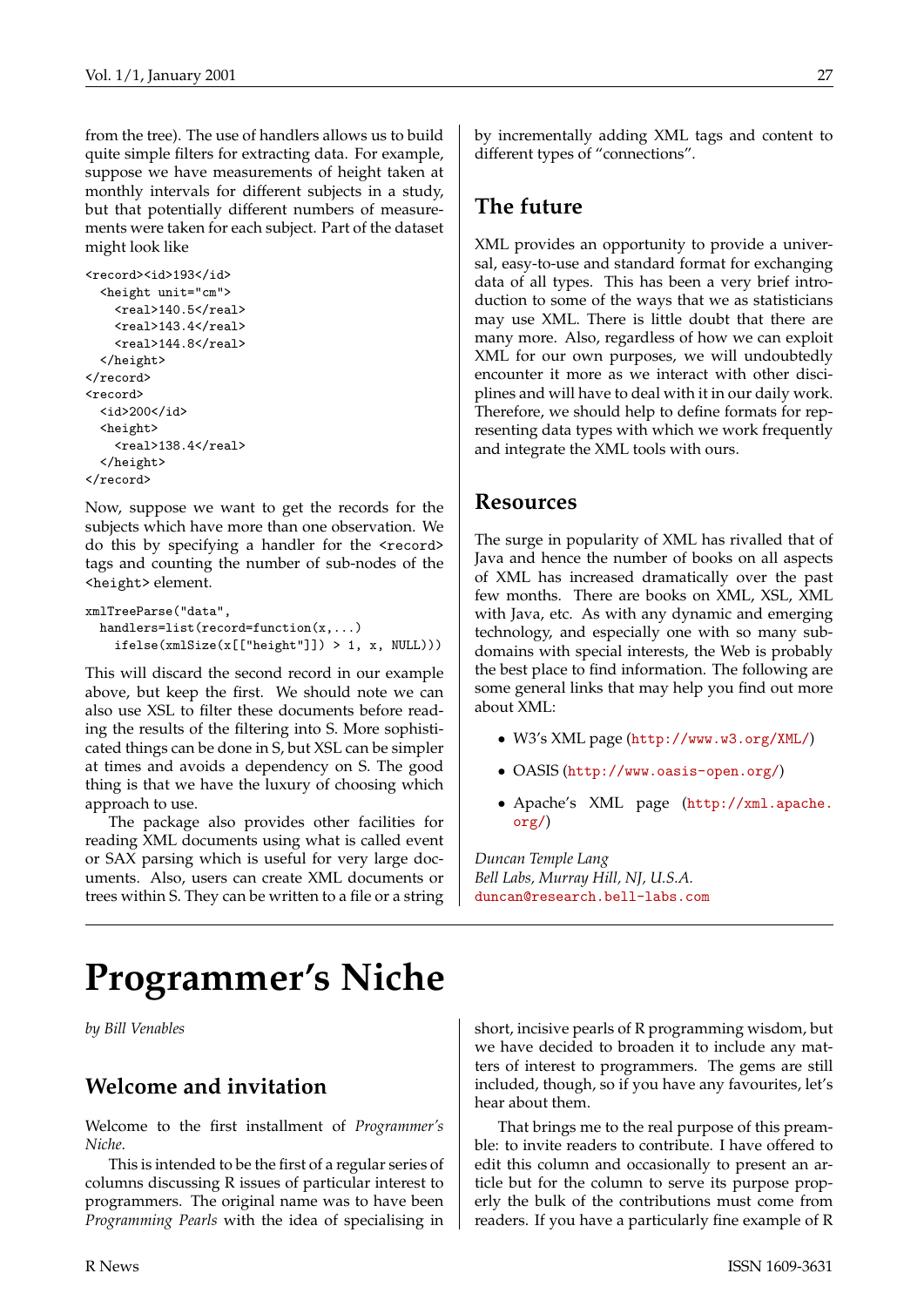programming and you can isolate the message succinctly, then let's hear about it. If you have a short expository idea for something you think is important and not well enough understood by other R programmers, then let's hear about that, too. On the other hand, if you have a question about R programming that has you stumped and you are just dying to get the views of the experts—then do send it along to r-help, there's a sport.

Please send contributions directly to me at [Bill.Venables@cmis.csiro.au](mailto:Bill.Venables@cmis.csiro.au).

## **R profiling**

One of the small miracles to come with R 1.2.0, at least for Unix and Linux platforms, is the ability to *profile* R functions. If you are a serious R programmer this is a tool you will come to use often and if you don't, you should.

The facility is expounded with an example in *"Writing R Extensions"* and I will not repeat it all here. Rather I will try to illustrate the idea with another, smaller example that I will take a bit further down the track.

Well, what is a profile? Any computation in R will involve calling at least one function. Under normal circumstances that function will itself call other functions and so on. The profile of the computation is a split up of the total time taken into components detailing how much time was spent inside each function called. Note that if function A calls function B then the time spent inside A will include the time spent inside B so under this interpretation the individual time components will not add up to the total time. It might be more useful to know the time spent in A excluding time spent in functions that are called from within A, so that the components do add to the total. In fact the profile provides both: the first is called the "total time" for function A and the second the "self time".

A convenient example is the well-known subsets function first used in MASS to illustrate the idea of a recursive function. This function finds all distinct subsets of size *r* from a set of size *n*. The set is defined by a vector, *v*. The results are presented as the rows of an  $\binom{n}{r} \times r$  matrix. Here is a version of the function that has just a little more bulletproofing than the original version:

```
subsets0 \leftarrow function(n, r, v = 1:n) {
  if(r < 0|| r > n)
    stop("invalid r for this n")
  if(r == 0) vector(model(v), 0) elseif(r == n) matrix(v[1:n], 1, n) else
  rbind(cbind(v[1],
              Recall(n-1, r-1, v[-1])),
              Recall(n-1, r, v[-1]))}
```
The computation seems to come from nowhere but

it is based on the simple premise that the subsets of size *r* are of two distinct types, namely those which contain v[1] and those that do not. This provides the essential divide-and-conquer step to allow recursion to take over and do the rest.

OK, let's give it a reasonably hefty example to chew up a bit of time and then use profiling to see how it has been spent. Before we do that, though, we need to make two small preliminary points.

Firstly note that not only is profiling at the moment restricted to Unix and Linux (because the current code uses Unix system calls), but to have it available at all you must install R on your machine with profiling enabled (which is the default); *"Writing R Extensions"* gives the details.

Secondly profiling is done in two steps, one within the R session and one outside. Inside R you turn profiling on and off with calls to the Rprof inbuilt function, for example:

- > Rprof("Rsubs0.out")
- > X <- subsets0(20, 6, letters)
- > Rprof(NULL)

The two calls to Rprof start and stop a process where the computation is inspected at regular intervals (by default every 20 milliseconds) and the names of the functions currently on the evaluation stack are dumped onto an output file, in this example 'Rsubs0.out'. For long calculations this file can become quite large, of course.

Outside R there is a Perl script that can be used to summarise this information by giving the "total" and "self" times, and percentages, for each function called. It is called through R as shown in Figure [5.](#page-28-1)

The information is actually given twice: sorted by total time and by self time. I have only shown the second form here.

What really surprised me about this is the amount of self time taken by vector, mode and the ancillaries they use such as switch and typeof. I had thought this would be entirely negligible.

Given that clue let's recast the function so that the call to vector is done once and the value held in an enclosing environment. All the recursive hard work will then be done by a very lean internally-defined function, sub, that lives in the same environment. A version is given in Figure [6.](#page-28-0)

We have in fact added a few frills ("Do you want v to define a true set, so that repeated items are to be removed, or are you not fussed about repeats?") and removed all time consuming bulletproofing from the inner function, sub. I will not present the full profiling output, but the header says it all, really:

```
Each sample represents 0.02 seconds.
Total run time: 25.96 seconds.
....
```
That's a reduction of about 14 seconds in 40, at essentially no cost. It comes from realising that what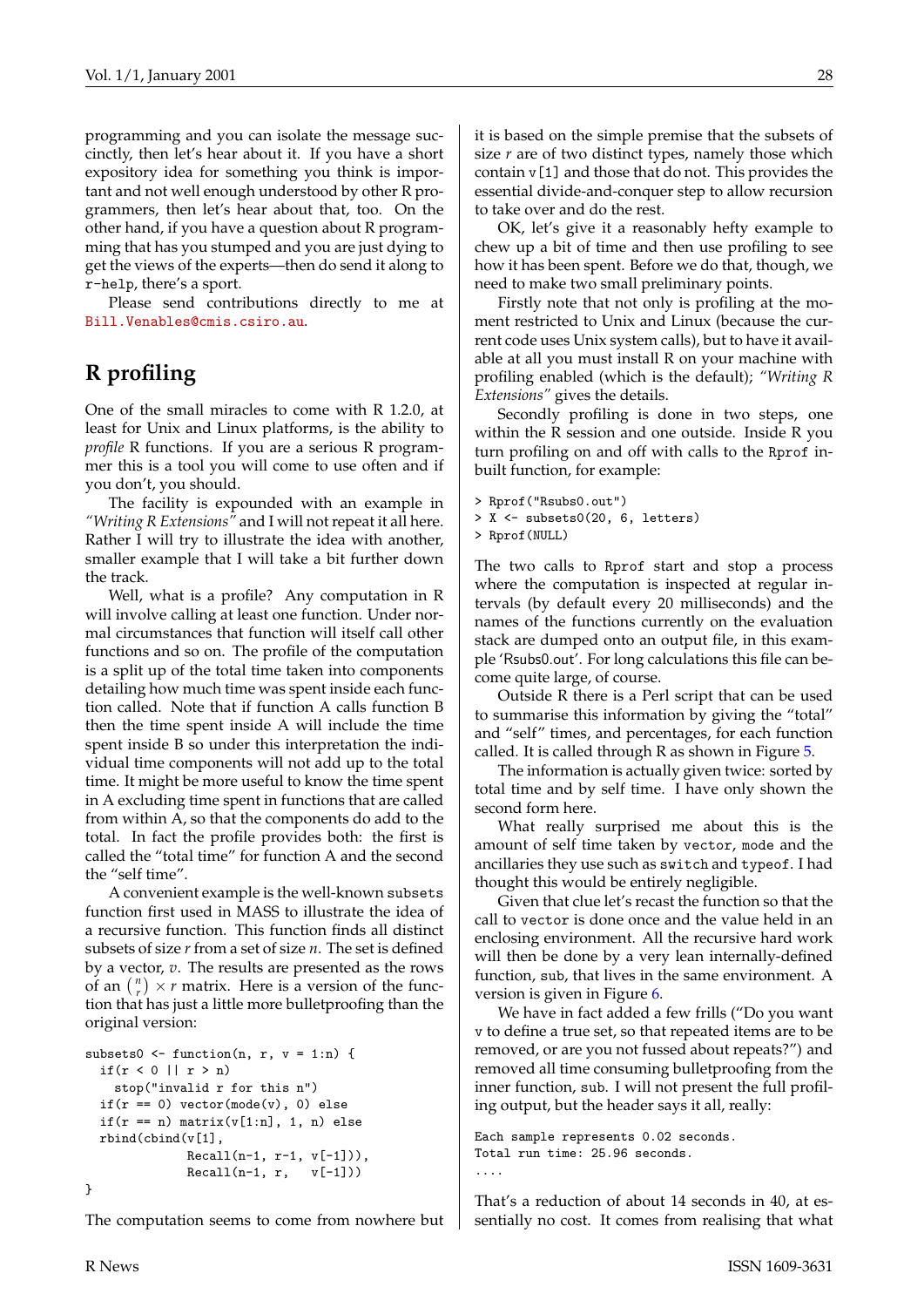|       | \$ R CMD Rprof Rsubs0.out                                              |               |                                             |                                                    |
|-------|------------------------------------------------------------------------|---------------|---------------------------------------------|----------------------------------------------------|
|       | Each sample represents 0.02 seconds.<br>Total run time: 39.48 seconds. |               |                                             |                                                    |
|       |                                                                        |               |                                             | Total seconds: time spent in function and callees. |
|       |                                                                        |               | Self seconds: time spent in function alone. |                                                    |
|       |                                                                        |               |                                             |                                                    |
| %     | self                                                                   | %             | total                                       |                                                    |
| self  |                                                                        | seconds total | seconds                                     | name                                               |
| 17.73 | 7.00                                                                   | 99.39         | 39.24                                       | "cbind"                                            |
| 11.65 | 4.60                                                                   | 100.00        | 39.48                                       | "rbind"                                            |
| 9.68  | 3.82                                                                   |               | 99.75 39.38                                 | "Recall"                                           |
| 9.47  | 3.74                                                                   | 100.00        | 39.48                                       | "subsets0"                                         |
| 6.64  | 2.62                                                                   | 6.64          | 2.62                                        | $\mathbf{u} = \mathbf{u}$                          |
| 6.03  | 2.38                                                                   | 9.17          | 3.62                                        | "matrix"                                           |
| 5.02  | 1.98                                                                   | 17.43         | 6.88                                        | "mode"                                             |
| 4.81  | 1.90                                                                   | 7.50          | 2.96                                        | "switch"                                           |
| 4.51  | 1.78                                                                   | 21.94         | 8.66                                        | "vector"                                           |
| 3.85  | 1.52                                                                   | 4.51          | 1.78                                        | "is.expression"                                    |
| 3.70  | 1.46                                                                   | 14.13         | 5.58                                        | "   "                                              |
| 3.14  | 1.24                                                                   | 3.14          | 1.24                                        | $" == "$                                           |
| 2.74  | 1.08                                                                   | 3.14          | 1.24                                        | "as.vector"                                        |
| 2.74  | 1.08                                                                   | 6.69          | 2.64                                        | "                                                  |
| 2.68  | 1.06                                                                   | 2.68          | 1.06                                        | "typeof"                                           |
| 2.48  | 0.98                                                                   | 3.75          | 1.48                                        | $"$ $<$                                            |
| 2.43  | 0.96                                                                   | 2.43          | 0.96                                        | $11 = 11$                                          |
| 0.30  | 0.12                                                                   | 0.30          | 0.12                                        | $\mathbf{u}$ , $\mathbf{u}$                        |
| 0.20  | 0.08                                                                   | 0.20          | 0.08                                        | "is.call"                                          |
| 0.20  | 0.08                                                                   | 0.20          | 0.08                                        | "is.name"                                          |

<span id="page-28-1"></span>Figure 5: Output of R CMD RProf

```
subsets1 <- function(n, r, v = 1:n, set = TRUE) {
 if(r < 0 || r > n) stop("invalid r for this n")
 if(set) {
    v \leftarrow unique(sort(v))
    if (length(v) < n) stop("too few different elements")
 }
 v0 \leftarrow vector(mode(v), 0)sub \leq function(n, r, v) { ## Inner workhorse
   if(r == 0) v0 else
   if(r == n) matrix(v, 1, n) else
      rbind(cbind(v[1], Recall(n-1, r-1, v[-1])) ,
                        Recall(n-1, r, v[-1]))}
 sub(n, r, v[1:n])
}
```
<span id="page-28-0"></span>Figure 6: Definition of function subsets1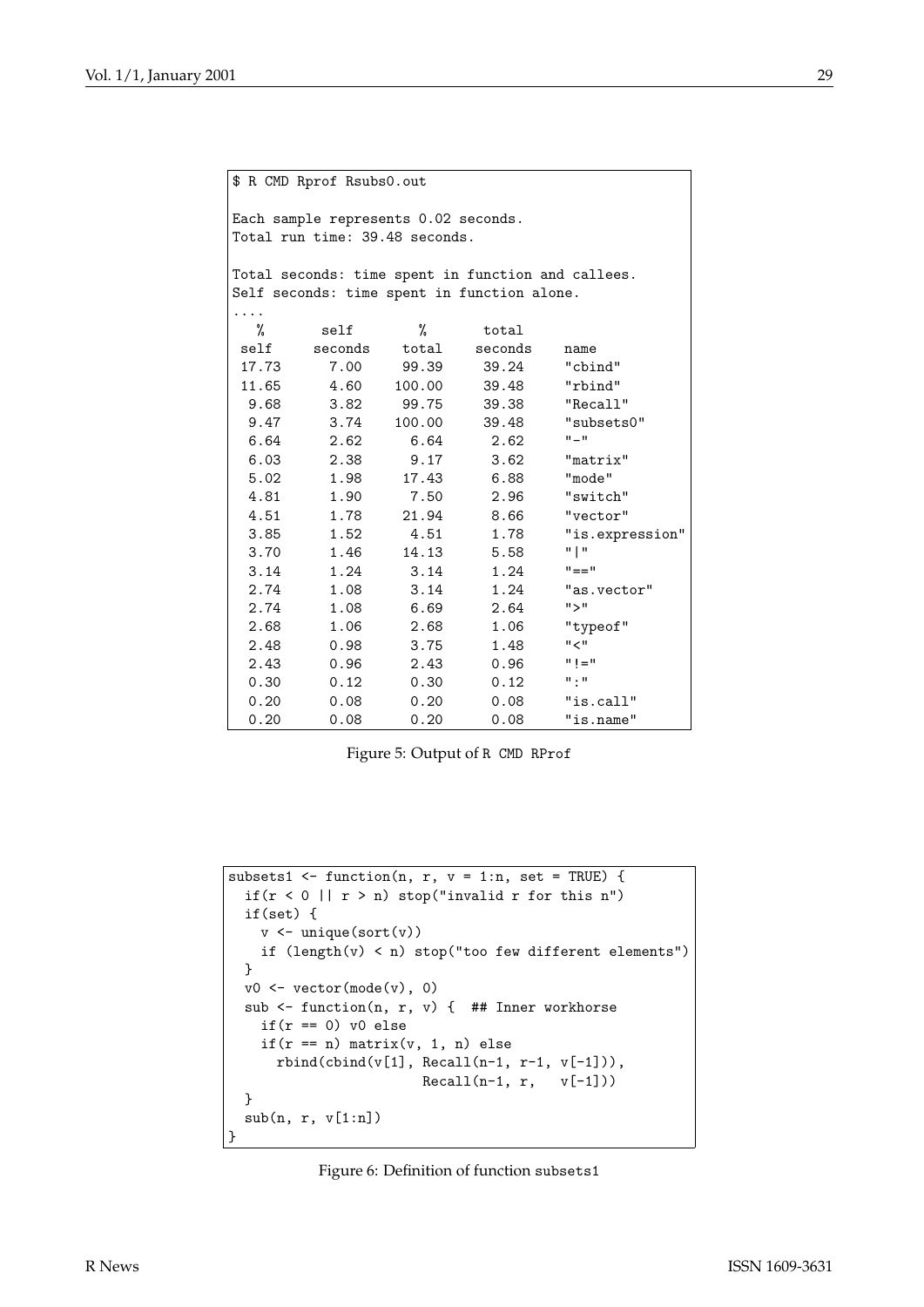seemed to be a computation done only rarely is in fact done very frequently and chomps away at the time.

That clue clearly indicates that if we can stop the recursion at an even earlier stage before it gets to the null sets it may pay off even more handsomely. The sets of size 1 are trivial to enumerate so let's take advantage of that with one extra line:

```
...
   if(r == 0) v0 else
   if(r == 1) matrix(v, n, 1) else
   ## the extra line
   if(r == n) matrix(v, 1, n) else
...
```
Now according to profiling on my machine the time

for the same computation drops to just 12.32 seconds, less than one-third the original.

The story does not end there, of course. It seemed to me you could really make this computation zing (at the expense of memory, but hey, this is the 21st century) if you found a way to cache and re-use partial results as you went along. I did find a way to do this in S but using frame 0 or frame 1. Then Doug Bates neatly ported it to R making very astute use of the R scoping rules, function closures and environments, but that is another story for another time.

*Bill Venables CSIRO Marine Labs, Cleveland, Qld, Australia* [Bill.Venables@cmis.csiro.au](mailto:Bill.Venables@cmis.csiro.au)

## **Writing Articles for R News**

**or how (not) to ask for Christmas presents.**

*by Friedrich Leisch*

## **Preface**

When I wrote the call for articles for this first edition of R News on the evening of December 20, 2000 on my home laptop I shortly thought about which formats to accept. The decision that the newsletter itself would be produced in LAT<sub>E</sub>X had long been made, in fact we almost never use something different for text processing. I do a lot of interdisciplinary research with people from the management sciences where MS Word is the predominant text processor and hence am often confronted with conversion between '.doc' and '.tex' files when writing joint papers.

If the text uses only trivial markup (section headers,  $\ldots$ ), then conversion is not too hard, but everybody can easily learn the little  $L^{\text{th}}$  that is involved in that, see the examples below. However, once mathematical equations or figures are involved, I know of no conversion that does not need considerable manual fixing to get a decent result (and we have tried a lot of routes). I considered including some words on Word, but then I thought: "Well, the email goes to r-devel, people that may be used to writing '.Rd' files—the format of R help files which is not unlike LHEX-probably everybody knows LHEX anyway, let's simply see if anybody really wants to write in Word.", sent the email and went to bed. Bad mistake. . .

The next day I had meetings in the morning and my first chance to read email was in the afternoon. To keep it short: I had started one of the perhaps most emotional (and longest) threads on r-devel so far, and as there is no such thing as a universal *best*

word processing paradigm, there was of course also no "winner" in the discussion. So all I could add to the pro-LAT<sub>E</sub>X arguments 18 hours after my first email is that this editorial decision had already been made. I want to use this article to apologize to all for not being more detailed in my email that started the thread and explain the decision.

As all of R, R News is a volunteer project. We have no staff to do the editing or layouting etc., hence the editors have to "outsource" as much as possible to you, the prospective authors. This will only work if all use the same format, because—as explained above—automatic conversion simply does not work in practice. I know that the majority of R developers use LATEX, hence the decision was not too hard which paradigm to choose.

## **The structure of R News articles**

Figure [7](#page-30-0) shows parts of the source code for this article. LaTeX is a markup language like, e.g., HTML and mixes layout commands and contents in a single text file (which you can write in any editor you like, or even Word). Most commands start with a backslash, arguments to the commands are usually given in curly brackets. We first specify the title, subtitle and author of the article and then issue the command \maketitle to actually typeset it, update the table of contents and PDF bookmarks. The command \section\*{} starts a new section (\section\*{} starts sections without numbering them, \section{} without the star would add numbers), and then we can simply enter the main text, separating paragraphs by blank lines.

The command \file{} has been defined by us to typeset file names in a different font and enclose them in single quotes. Finally we specify the au-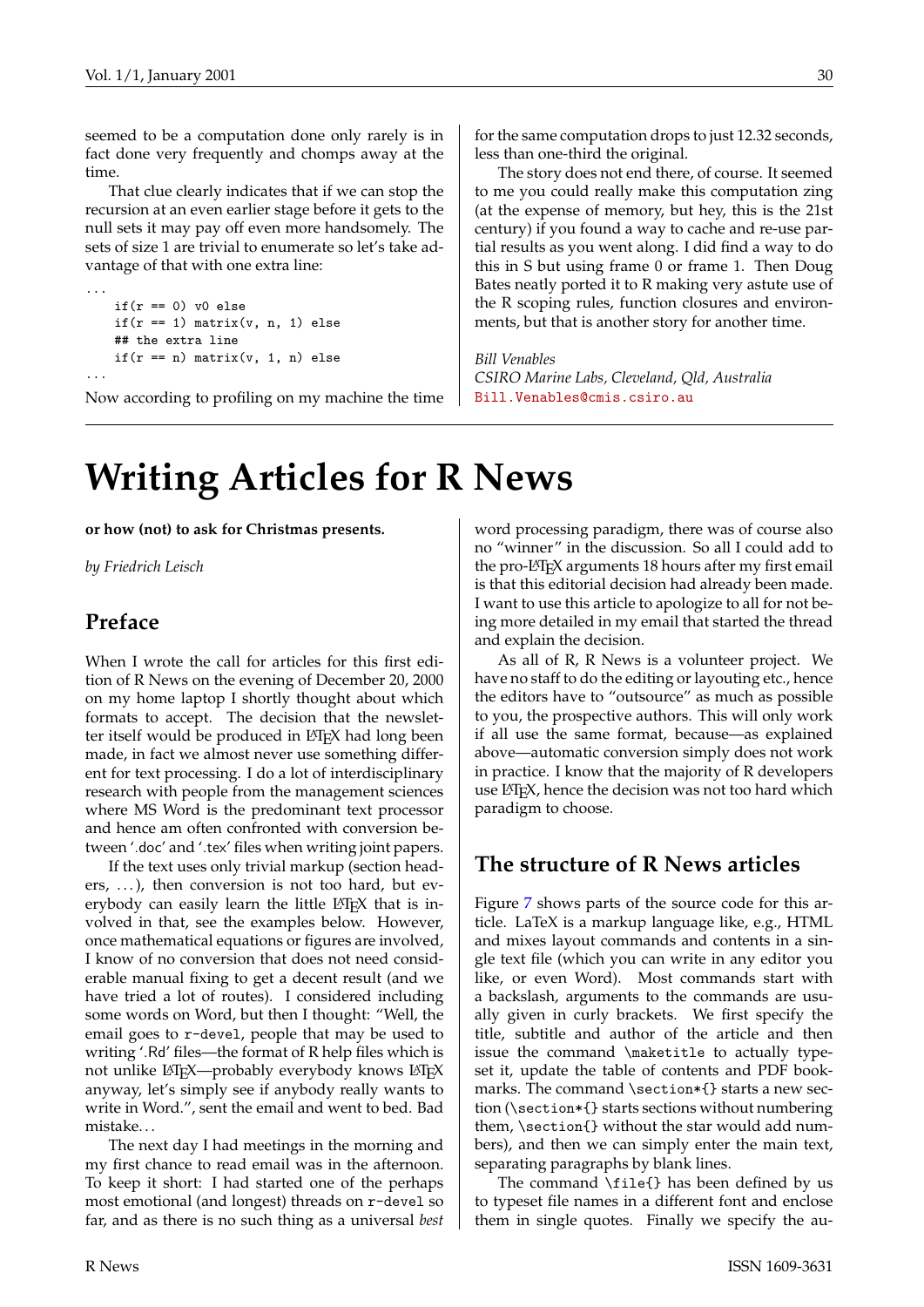```
\title{Submitting to R News}
\subtitle{or how (not) to ask for Christmas presents.}
\author{by Friedrich Leisch}
\maketitle
\section*{Preface}
When I wrote the call for articles for this first edition of R News
on the evening of December 20, 2000 on my home laptop I shortly
thought about which formats to accept. The decision that the
newsletter itself would be produced in \LaTeX{} had long been made, in
fact we almost never use something different for text processing. I do
a lot of interdisciplinary research with people from the management
sciences where MS Word is the predominant text processor and hence am
often confronted with conversion between \file{.doc} and \file{.tex}
files when writing joint papers.
If the text uses ...
\address{Friedrich Leisch\\
  Technische Universität Wien, Austria\\
\email{Friedrich.Leisch@ci.tuwien.ac.at}}
```
Figure 7: The LAT<sub>E</sub>X source code of this article

thor's affiliation using our commands \address{} and \email{}. The double backslash in the code breaks lines (by default LAT<sub>E</sub>X treats single newlines just as whitespace). That's it, no magic involved at all.

The document style file for R News is still under constant changes while we are busy layouting this first issue, we will publish it on R's homepage as soon as we think that the interface is stable enough. There will also be a more in-depth guide for using it, that is beyond the scope of this article.

## **Graphics**

In principle, graphics are much easier to convert between different formats than complete documents, and there are a number of good (and free) conversion tools available. One notable exception is WMF, the *Windows Meta Format*, which is hard to deal with on Unix-type platforms like our Linux machines.

Most graphics in this newsletter will probably be

<span id="page-30-0"></span>produced using R itself. In this case, we strongly prefer EPS (Encapsulated Postscript) format, which can easily be produced using R's dev.copy2eps() function on all platforms.

### **Summary**

People being literate in LAT<sub>E</sub>X can write articles very much like it were a stand-alone document. For the moment, simply use the 'twocolumn' option for layouting. The 'Rnews.sty' file will be made available as soon as possible. For others we will publish example articles on the web, and as long as you do not need special layouting it should be an easy go. Of course, typesetting mathematical equations in  $\mathbb{F}$ <sub>F</sub>X (where its real strength is) is something completely different ...

*Friedrich Leisch Technische Universität Wien, Austria* [Friedrich.Leisch@ci.tuwien.ac.at](mailto:Friedrich.Leisch@ci.tuwien.ac.at)